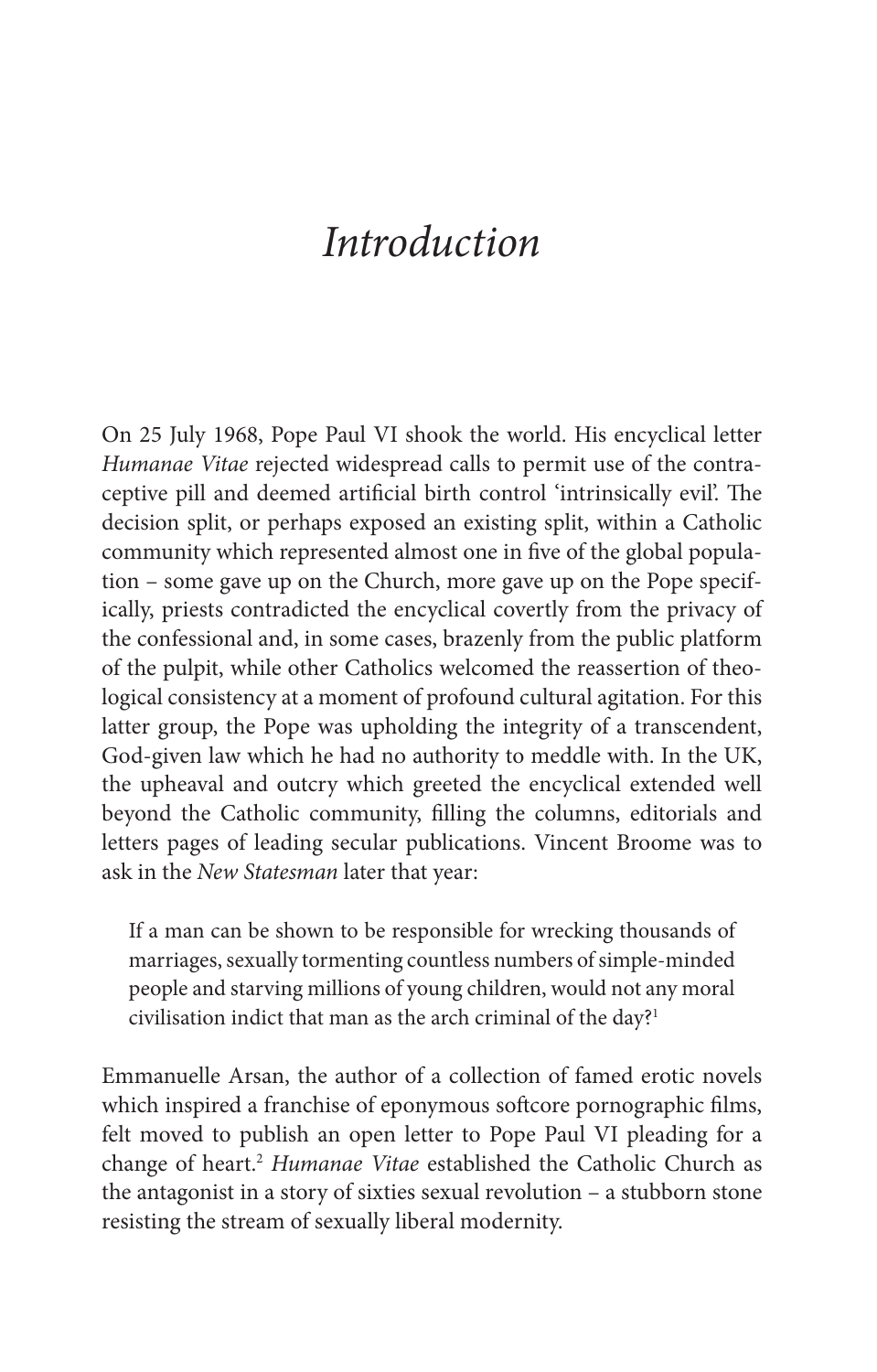#### 2 The Pope and the pill

Forty-five years later, Margaret, an eighty-one-year-old Catholic widow, was sitting at her dining-room table describing the intimate details of her sex life to a young, male researcher. After recalling the limited sexual education she received in her youth, she went on to speak of her marriage to fellow Catholic John in 1954. Her most abiding memory was of a 'life- changing' shift in her contraceptive behaviour. In the first ten years of her marriage, Margaret had dutifully obeyed the Church's prohibition on all forms of artificial contraception, grappling instead, somewhat unsuccessfully, with natural family planning (or the rhythm method) – the only form of birth regulation permitted by the Vatican. The introduction of the pill in 1961, widely heralded as the catalyst for a 'revolution' in sexual practice across English society, had not shaken her resolve. Like many 'liberal' Catholics, Margaret had been hopeful of a change in the Church's teachings during the spring of 1968, but found herself bitterly disappointed when she learned of *Humanae Vitae* over a radio news bulletin. In her mid-thirties, after six children and a decade of sexual frustration, she defied the Pope's dictate and chose to go on the pill. She explained that this decision had come through a process of agonising soul searching, but ultimately allowed her to enjoy sex in an entirely new way and 'achieve her first orgasm'. Margaret asserted that it was only at this point that she discovered her 'true self '.

 As the interview drew to a close, the glow of passionate optimism which had coloured her emancipatory narrative seemed to flicker somewhat. After a long pause she looked up from her cup of tea, held the gaze of the researcher and reflected on what she had lost:

 All the things we were taught were absolutely logical; if this was so, then this must be so. It was all fitting together like a wonderful jigsaw, and in my teens I thought that was wonderful, you know. We Catholics have the answer for everything. But, when you get into adulthood and real life you find that it isn't as simple as all that, it's impossible really. Vatican II coincided with the sexual revolution; it sort of took the cork out of the bottle and you're never going to be able to put it back … I really don't know from one day to the next what I do anymore. It really, in many ways it's a bereavement. Because all these beliefs that I've been brought up with, I now find it increasingly difficult to believe in them, towards the end of my life.<sup>3</sup>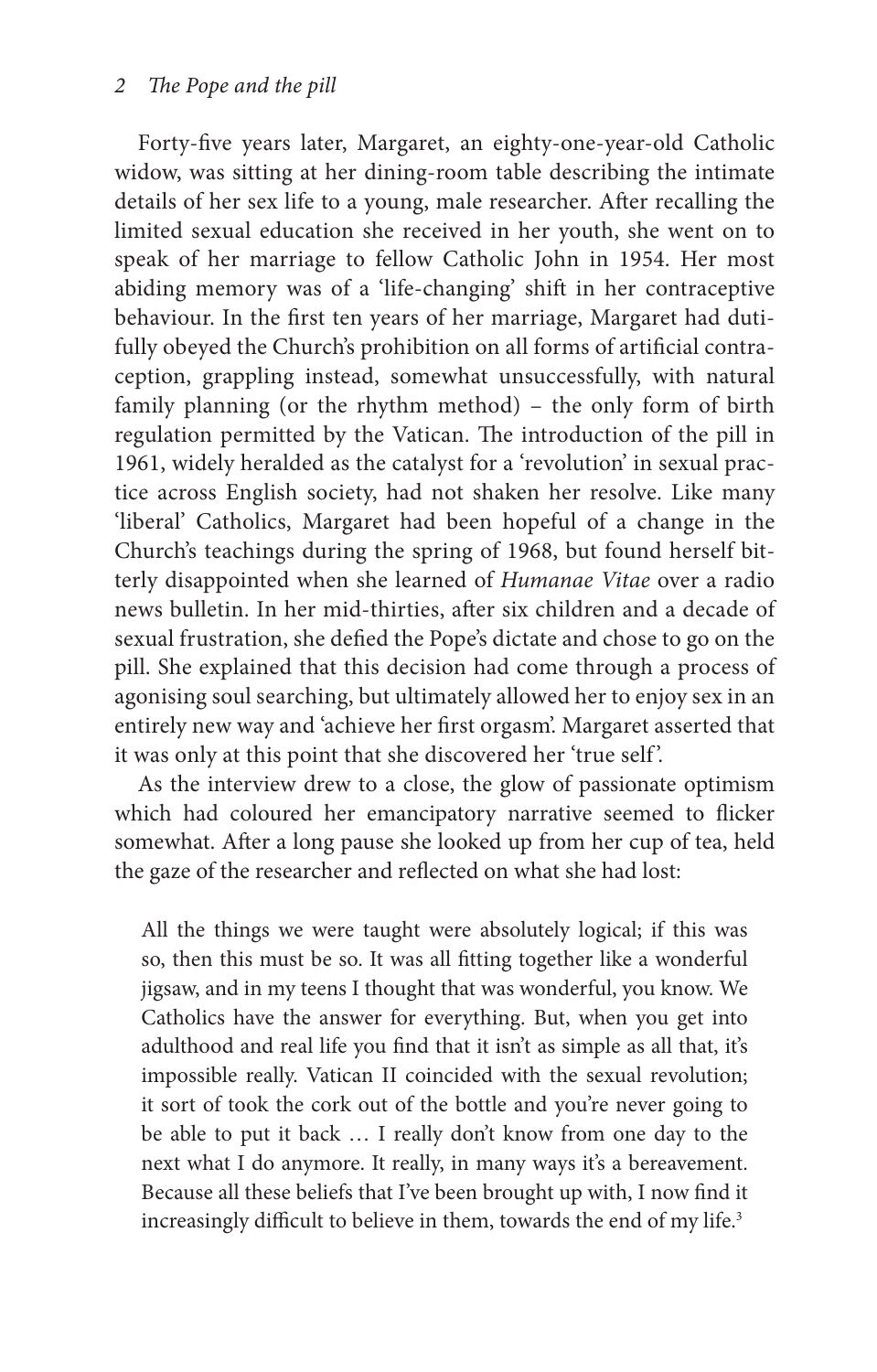This moment of raw emotional expression encapsulated not only the experiences of many Catholic women, but also, in ways that might not seem immediately apparent, the questions that faced many non-Catholics living in post-war England. The absolute authority of the Catholic Church was shaken in this period as Catholics began questioning its official teachings about sex, gender and the body. If the Pope was wrong about birth control, what else could he be wrong about? In a broader sense, growing affluence in wider society saw an increase in personal freedoms, but this licentiousness was attended with the dissolution of established codes and comforting certainties. It left men and women in a precarious state of moral and existential flux, caught in what certain scholars have described as a 'paradox of choice'.<sup>4</sup> Increased opportunities brought with them heightened expectations, and heightened expectations brought increased opportunities for both fulfilment and disillusionment

 Sex was at the heart of Margaret's story of religious change. She identified a 'sexual revolution' as the key historical development which let the 'cork out of the bottle' on her Catholic faith. In this sense, Margaret's personal life story chimed with a dominant narrative of collective postwar change. The idea that a process of 'sexual liberation' in the 1960s destroyed Britain's Christian culture has become a powerful trope in both popular commentary and historical analysis. Historians such as Callum Brown have argued that a sudden and abrupt sexual revolution saw women turn away from Christian beliefs and take up a new, sexually liberated version of femininity.<sup>5</sup> Proponents of this theory argue that 'discursive Christianity', that is, the language, ideals and moral constructs that women draw on to make sense of their worlds, was permanently replaced by a modern, sexualised understanding of female identity in the swinging sixties.<sup>6</sup> Beyond academic texts, there is today a prevailing belief that religion is somehow unsexy, and that sex, 'good' sex at least, cannot possibly be religious. In the pages that follow, we will both interrogate and historicise this tale of 'sex destroying religion'.

The main subject of this book is, therefore, not sex or Catholicism in isolation, but the relationship between the two.<sup>7</sup> It is about the way this relationship was experienced by 'ordinary' men and women on an everyday basis – how they negotiated spiritual and sexual demands at a moment when the two seemed to be at odds with each other. An original oral history project, in which Margaret was one of twentyseven Catholics interviewed, is used to explore these intimate daily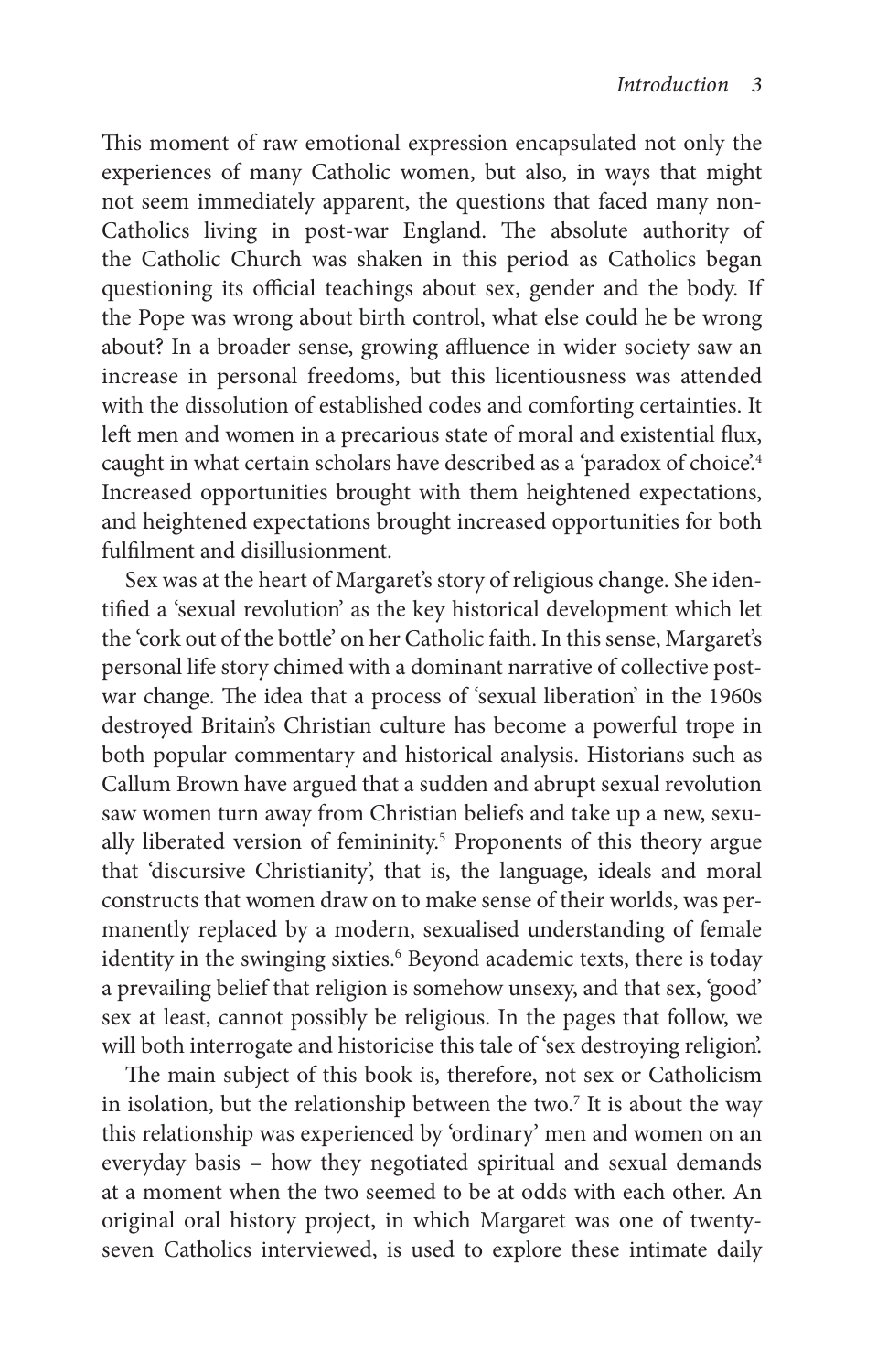negotiations. This book is also about how the relationship between sex and Catholicism was discussed and constructed by various authorities – the Pope, parish priests, marriage guidance counsellors, physicians, cultural commentators, sociologists and historians. What emerges is a unique insight into the constellation of ideas and assumptions that underpinned personal understandings of sex and religion in an apparently secular age.

Above all else, Margaret's testimony offers an insight into what is at stake in this book. It became clear that through the interview, Margaret was confronting her own mortality. It was the spectre of her approaching death that brought into focus the full implications of her altered belief system. She was not simply reflecting on changing values and beliefs, but an entirely new way of making sense of her existence. And ultimately, her eventual non-existence. This book is about the stories that people tell themselves about meaning, morality and being, and the way these stories changed in the second half of the twentieth century. Moreover, it's about the everyday experiences that informed and were informed by these stories. Too often historians of religion have focused on the discourses, ideas and language of religious faith, while neglecting its material, embodied experience. As we shall see, this tendency amongst historians is itself a product of much larger trends at work in the twentieth century.

The book works *with* rather than on Catholic women and their life stories.<sup>8</sup> Since the emergence of socio-scientific and psychoanalytical disciplines at the start of the twentieth century, studies of religious belief, sexuality and, in many cases, women have shared a tendency to 'unpack' or 'deconstruct' their subjects. Meanings have been arrived at by critiquing or suggesting alternative explanations to those narrated by religious women, especially Catholic women. An effort has been taken here to treat Catholic women as reflexive authors of their own stories. This commitment to really listening to the interviewees' accounts of their lives is reflected not only in the book's methodology, but also in its structure. The organisation of the chapters has been calculated to challenge any temptation to simply ascribe Catholic women's life stories to their upbringing. When describing the project to others, I was invariably told that Catholic women's sex lives were all about childhood indoctrination – the daily decisions and experiences of a forty- year- old married woman in relation to contraception, foreplay, sexual pleasure, masturbation and monogamy were all determined by her upbringing,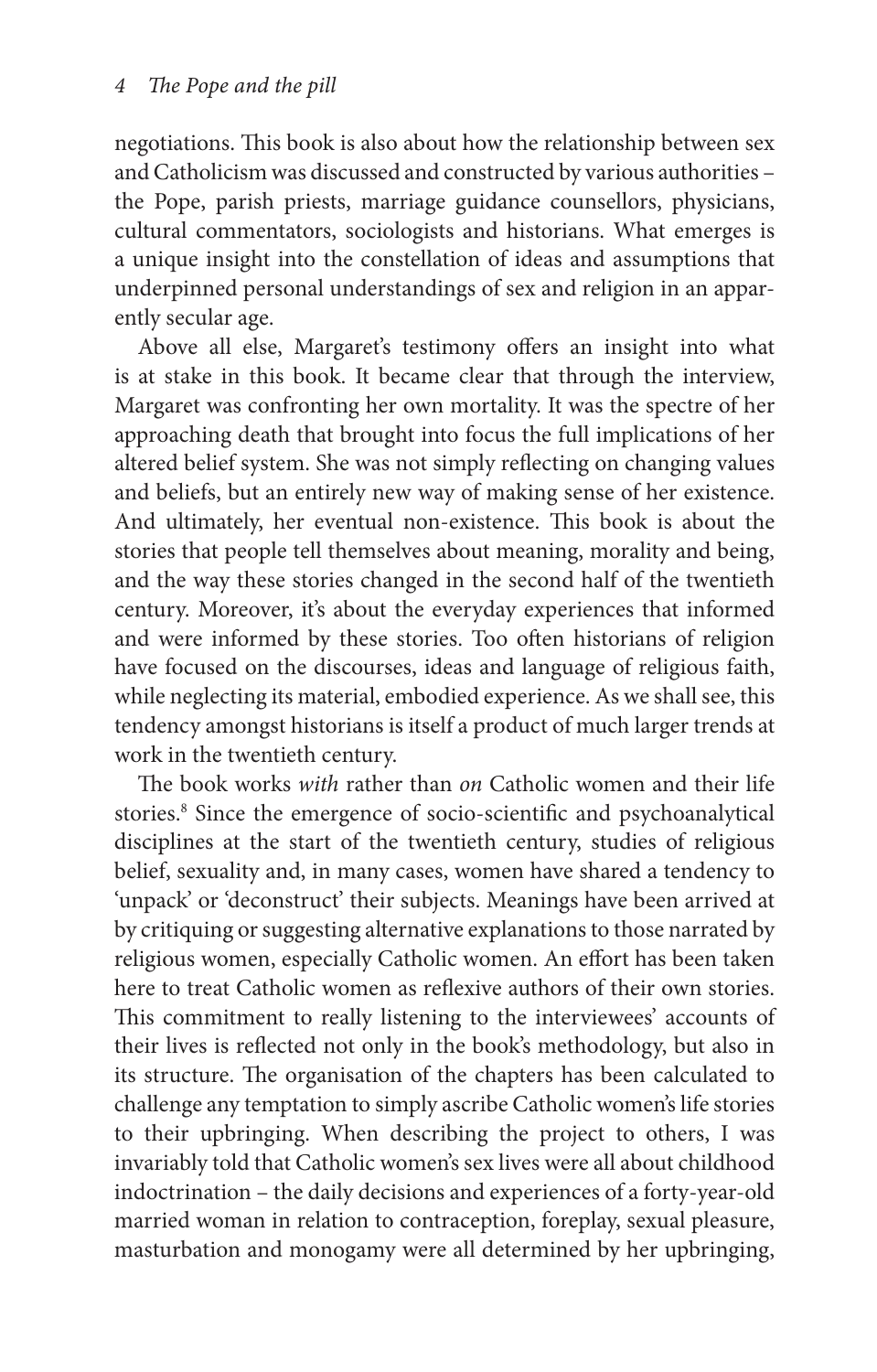so the story went. The aim here is to eschew this Freudian way of thinking – to recognise the agency of the interviewees in their everyday lives, but also as analytical interpreters of these lives. Working with rather than on Catholic women animates a new set of questions about religion, sex and power.

 Scholars have already moved beyond asking questions which assume that sex and religion were diametrically opposed in the postwar decades. Historians of religion have been roundly warned against falling back on the lingering assumptions of a once totemic 'secularisation' theory. Conversely, historians of sexuality have been encouraged to critique the notion of 'sexual liberation'. These two developments, although largely existing in isolation from one another, have encouraged an optimistic, complementary reading of the relationship between sex and religion. We can now point to examples of a dialogue between sex and religion – points of reciprocation between modern sexualities and traditional Christian ideals. Harry Cocks has shown that religious impetuses informed the early development of sexological theories at the turn of the twentieth century; Laura Ramsay has demonstrated that actors within the Church of England played a formative role in bringing about the 'permissive' legislation of the sixties; and Sam Brewitt- Taylor has emphasised the centrality of clergymen to the 'myth of the sexual revolution' in the same decade.<sup>9</sup> Catholicism however, remains defined by a sex- negative status in the historical imagination, cut adrift from the processes which produced the 'modern' sexual subject.

 Grand narratives of religious decline and sexual liberation have fallen out of vogue: their propensity to flatten out the messy and textured nature of everyday life has left them open to condemnation. 'Postsecular' is the latest expression to trend in the vocabularies of contemporary historians: it neatly crystallises the death of the 'secularisation thesis' as an explanatory narrative, but the term also seems to imply a supplanted 'secular age'. While there is a greater complexity to postsecular thinking than this characterisation suggests, it serves to highlight the problematic nature of all-encompassing labels.<sup>10</sup> The material collected here on sex, women and Catholicism reaffirms the need to be cautious when drawing up any straightforward, linear narratives: the terms 'sexual liberation' and 'secularisation' tell only part of the story, or at least part of society's story.

The memories of Catholic women, as well as the documents of the central Catholic Church, do suggest that there was something of a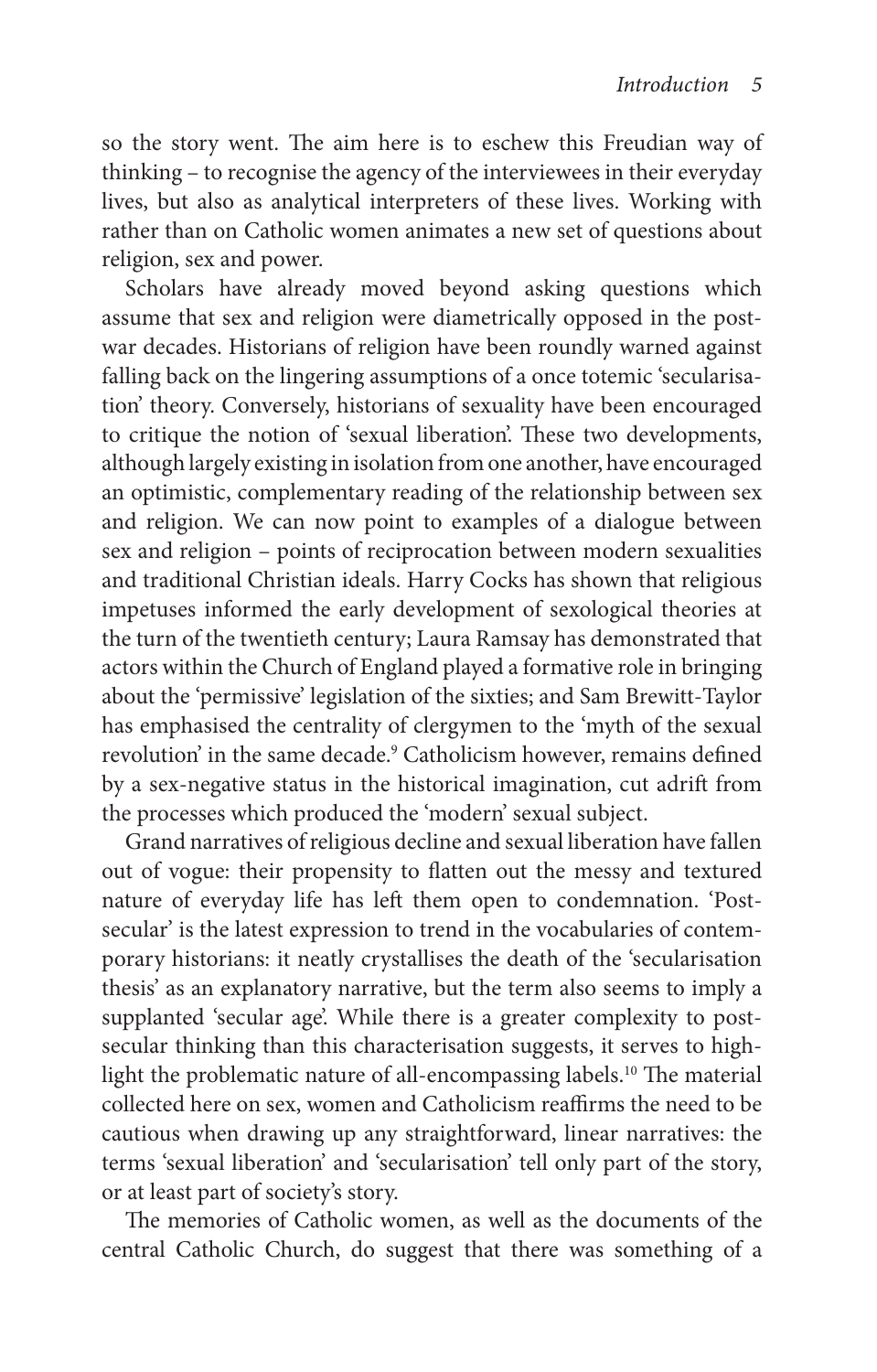*recategorisation* in the relationship between sex and religion in the middle of the twentieth century. Rather than being about an emancipation from the confines of religious subjugation, a deeper, conceptual separation between the religious and the sexual opened up in the decades after the war. Sex became understood to be a material, embodied instinct while religious belief was increasingly identified as its counterpoint – a matter of transcendent, abstract theory. This recategorisation of the religious and the sexual was about shifting regimes of *materiality* as opposed to morality; the categories of existence that objects and ideas are placed within. As we will discover, this system of classification was at the heart of 'liberal' Catholic women's often painstaking decisions to reject the Church's teaching on contraception, written into the Vatican's 'orthodox' writings on sex and the body, and continues to underscore the explanatory frameworks employed by historians of religious decline.<sup>11</sup> It was a trend which was both personal and institutional in its scope, discursive and experiential in its nature, historical and historiographical in its implications. We find it in Brown's narrative, Pope Paul VI's Encyclical and Margaret's rejection of this Encyclical. The causes and consequences of this recategorisation are elucidated through the course of the book, but let us first look at the position of Catholicism in post-war England.

## *Catholicism in post- war England*

The Catholic community was steadily expanding in the middle of the century thanks to Irish and continental immigration, but remained a relatively small percentage of the English population throughout the period – 2.23 million Catholics were recorded as regular churchgoers in 1940 (4.6 per cent of the national population), 2.43 million in 1950 and 2.85 million by 1960 (5.4 per cent of the population). 12 Despite its diminutive demographic, Catholicism represents a particularly valuable case study when considering the way religion and sexuality were experienced in post-war England.<sup>13</sup> The significance of the Catholic example lies in its distinctive ecclesiastical identity within British society. The Church of England may have constituted the leading denomination in term of institutional affiliation and population size, but Catholicism had always occupied a very particular cultural space in relation to the politics of the body. 14 Moreover, the Catholic Church's response to questions of 'sexual permissiveness' in the 1960s received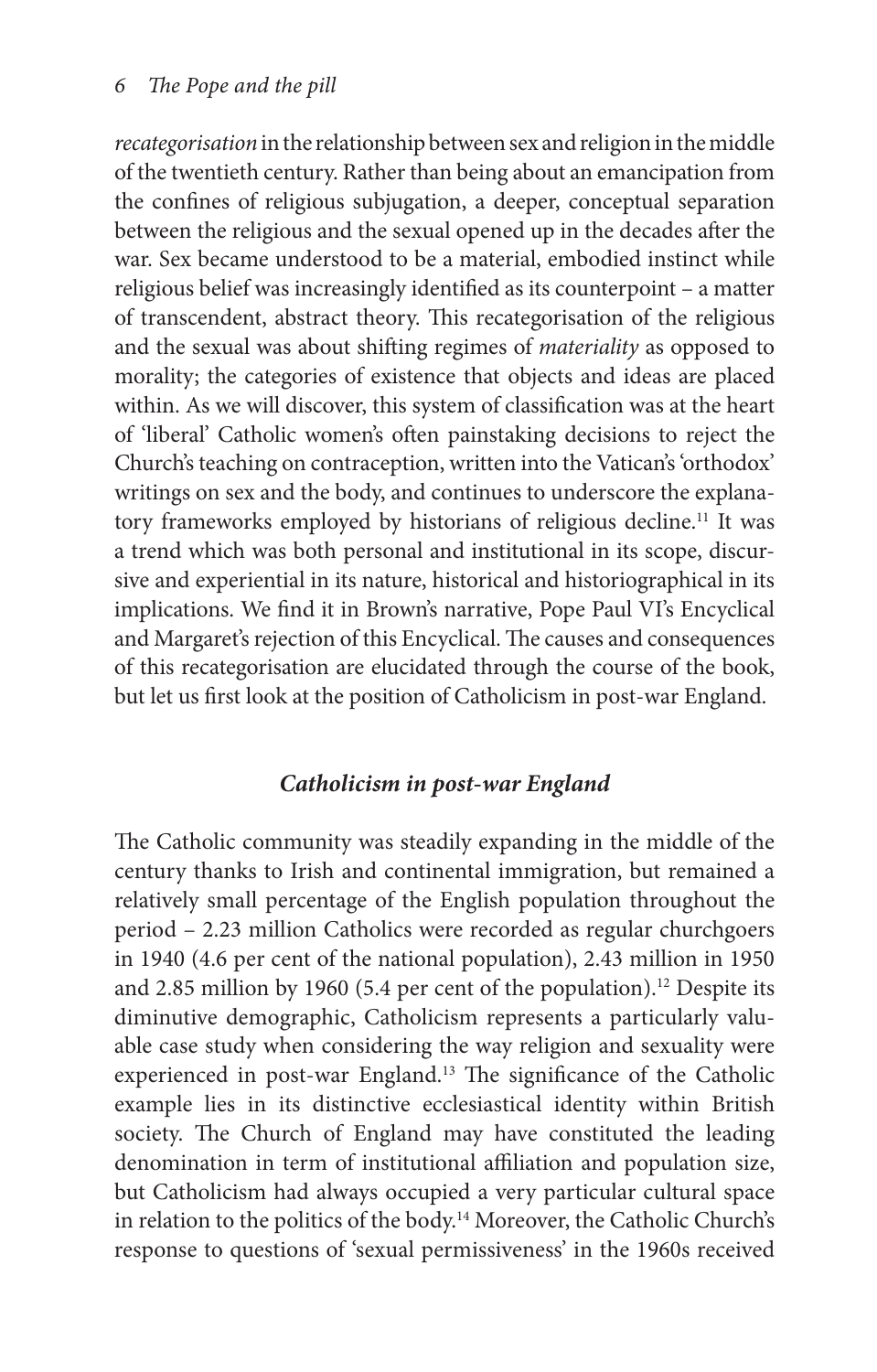far more public attention than that of the Church of England. Gerard Parsons is of the opinion that 'the pivotal significance of the 1960s in Christian decline is stressed by placing more emphasis on the Catholic Church than Brown did'.<sup>15</sup> Parsons' view seems to be substantiated by Church attendance statistics, which indicate that, unlike the Protestant denominations, Catholic disaffiliation increased at the end of the decade rather than the beginning.<sup>16</sup>

The belief that Catholicism was damaged by a 'sexual revolution' to a greater extent than any other Christian faith tends to be based on the issue of birth control. The introduction of the pill in 1961 is often identified as a central component of a sexual revolution, if not its very catalyst. Hera Cook characterises this view, making a case for the revolutionary impact of the pill:

 It increased the control of fear and allowed a greater experience of pleasure and increased emotional aspirations … [the pill brought about] substantial improvement, amounting to a transformation, in the lives of English women over the past two centuries.<sup>17</sup>

 Although the Catholic Church had traditionally prohibited the use of artificial means of birth control, the creation of the pill prompted many in the Catholic community to call for this teaching to be revised, not least because to many observers it appeared less 'artificial' than existing forms of contraception. In the autumn of 1962, a secretive commission was set up by Pope John XXIII to investigate the matter, the final report of which, leaked to the press in 1966, recommended a change in the Church's teaching. The hitherto unpublished papers of this Papal Commission for Birth Control reveal the contested and mutating understandings of female sexuality that circulated within the boundaries of the 'Church'. Indeed, the boundaries of the 'Church' were themselves appearing to blur in the middle of the 1960s, as initiatives such as the papal commission brought in lay experts from secular disciplines such as biology, sociology, medicine, anthropology, economics and psychology. Change seemed to be in the air; Catholics were preparing themselves for a fundamental shift in not only the content of Catholic doctrine, but also the way this doctrine was constructed. As the revolutionary 'spirit of '68' trickled across Europe, Catholicism was being shaken to its core by questions of sex.

 In its unexpected rejection of this clamour for change, *Humanae Vitae* became the object of heated public debate which played out as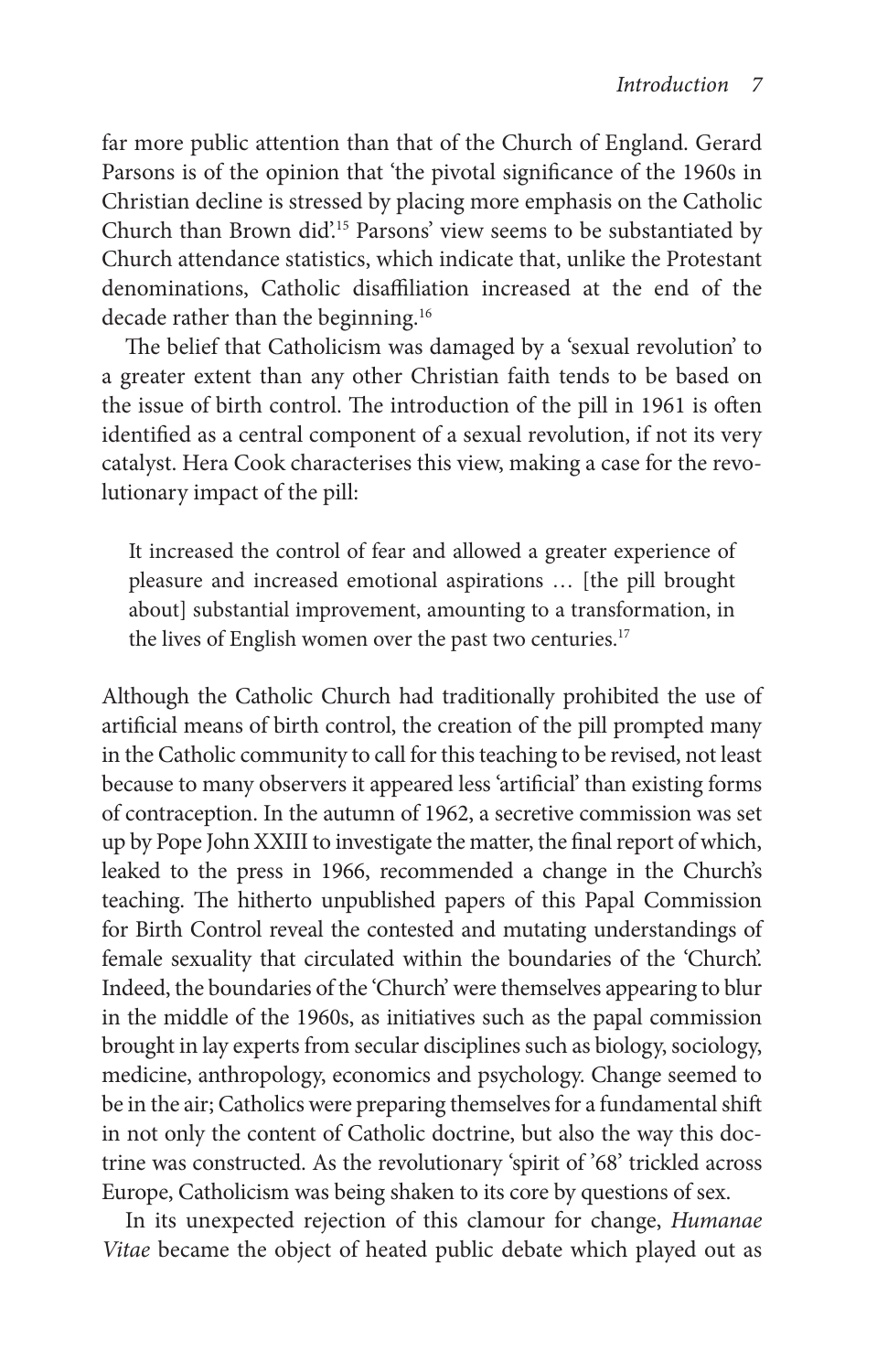much in parish church halls as the pages of theological scholarship. The responses of the Catholic community to the Pope's pronouncement were certainly mixed but almost always impassioned. As a consequence, the years immediately preceding the encyclical's publication have been largely neglected by historians of both Catholicism and modern sexuality. Furthermore, intellectual assessments of Catholic sexuality in the post-war tend to focus solely on the circumscribed topic of birth control rather than considering the broader dimensions of marital sexuality. Catholic women who married in the decades after the war confronted a set of questions that had not existed for any previous generation. In a climate that increasingly encouraged personal expression and sexual independence, their beliefs on the morality of the body became the object of fierce personal and public scrutiny. These questions were not just theological abstractions to be pondered over, but immediate dilemmas that shaped marital relations, religious practice and daily family life. They were dilemmas which were peculiar to the Catholic experience – the belief systems, social communities and traditions that defined life as a 'Catholic' - but also part and product of wider societal developments in the post- war decades. Recognising the 'same but different' nature of post-war Catholicism is an important imperative for historians of Catholicism, sexuality and British society in general.

The interplay between change and continuity has been a central motif in the history of post- war Catholicism. Until recently, Michael Hornsby-Smith's extensive sociological research had been the main contribution to the field. Hornsby-Smith used large-sample surveys and opinion polls to argue that the years surrounding the Second Vatican Council (1962– 1965) witnessed a number of vital changes in the character and composition of English Catholicism. 18 Announced by Pope John XXIII on 25 January 1959 and convened on 11 October 1962, Vatican II, as it is generally referred to, drew together over 2,500 bishops from around the world to carry out John XXIII's call for *aggiornamento* (translated as 'updating'). The Council eventually ratified sixteen documents that paved the way for reforms in many areas of Catholic life, including the introduction of vernacular language in the Mass, new and more sympathetic relations with other faiths and changes to the Catholic liturgy. While the decrees and declarations of the Council are easily described, and have been elsewhere, their impact and legacy continue to represent a point of contest for scholars of twentieth-century Catholicism.<sup>19</sup>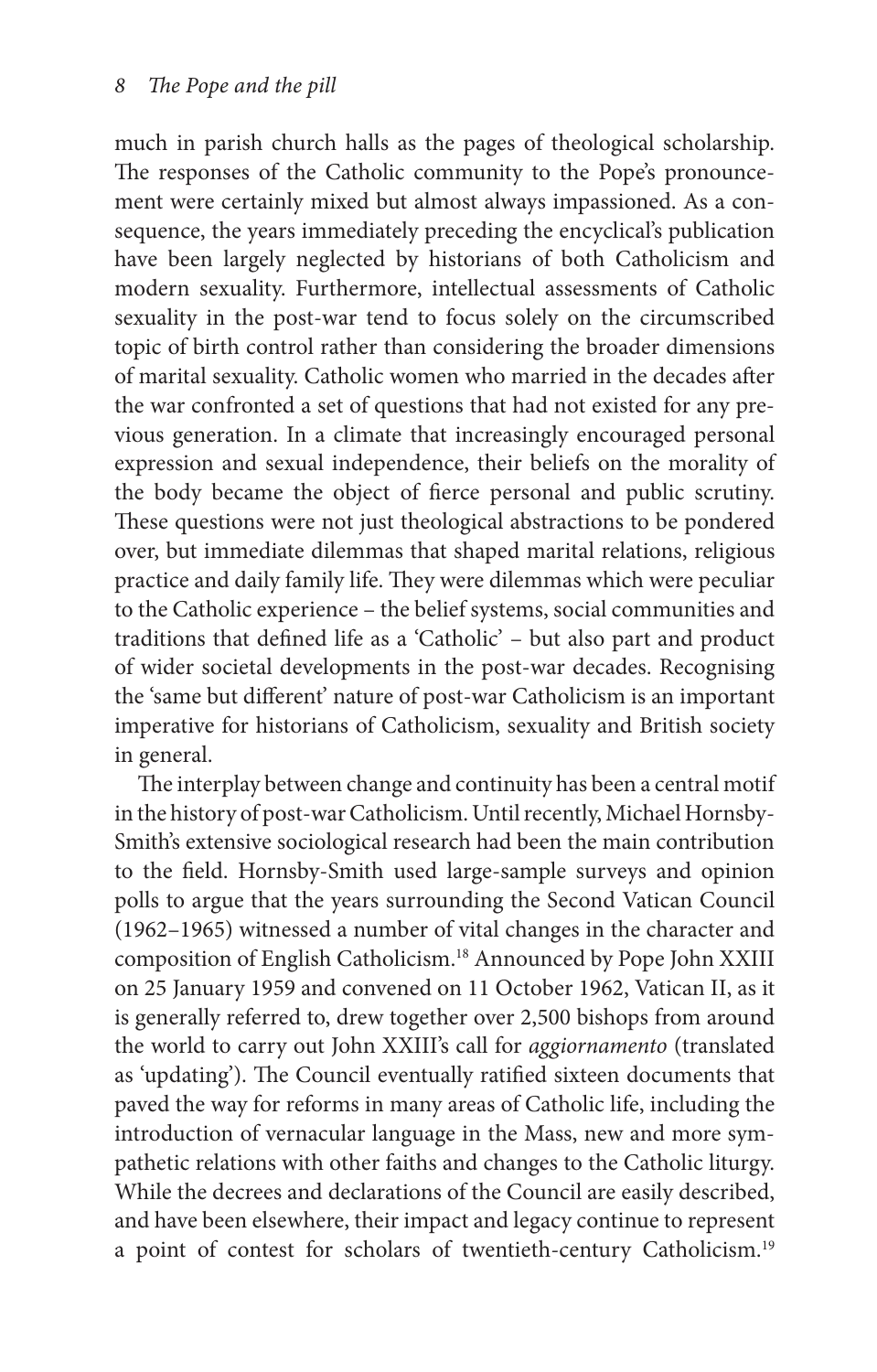Hornsby- Smith emphasised the fundamental changes that the Council invoked and expressed. He optimistically described a movement from 'collective- expressive to individual- expressive religiosity', whereby Catholic lay people began 'creating their own' personal beliefs and devotional practices as opposed to 'passively receiving an official spirituality'.<sup>20</sup> Conversely, a recent book on Catholic disaffiliation in Britain and America, opening with the statistic that nearly half of all bornand- raised Catholics no longer consider themselves to be 'Catholic', is framed with the question of whether Vatican II caused this 'mass exodus' from the Church – 'Did the Council Fail?' its epilogue asks.<sup>21</sup> Catholic commentators of both a liberal and orthodox persuasion have interpreted the middle of the 1960s as something of a historical watershed for English Catholics, be that as a point of modernising progression or regression away from an apparent 'golden age'. Margaret's reflections epitomised this seismic and yet ambivalent rendering of Vatican II, she placed it alongside the 'sexual revolution' as the event which let the cork out of Pandora's Catholic bottle.

 But not everyone has agreed with this story of Catholic revolution in the sixties. Alana Harris built on Hornsby- Smith's analysis in her timely addition to the field, *Faith in the Family* (2013), but also diverged from some of his central conclusions. Where Hornsby-Smith emphasised the changes that occurred in the lives of 'ordinary' Catholics, Harris stressed the 'little- appreciated elements of continuity' that existed throughout the post-war decades. Her main contention was that Hornsby- Smith drew too sharp a distinction between pre- and postconciliar Catholicism:

 Rather than interpreting this period as a period of caesura or rupture, especially through an over-emphasis on the social dislocation of the 1960s, this book reinterprets these movements as modulations or gradual, non-linear modifications of Catholics' understandings of their identities, beliefs and practices.<sup>22</sup>

 Harris situated her research in the emerging histories of gender and emotion which 'increasingly assert that change in twentieth-century Britain should be viewed as part of a longer- term continuum'. Her work demonstrated that there was no sudden movement away from a 'ghettoised', coercive form of Catholicism in the sixties as Hornsby-Smith suggested. Harris' emphasis on what she termed the 'longue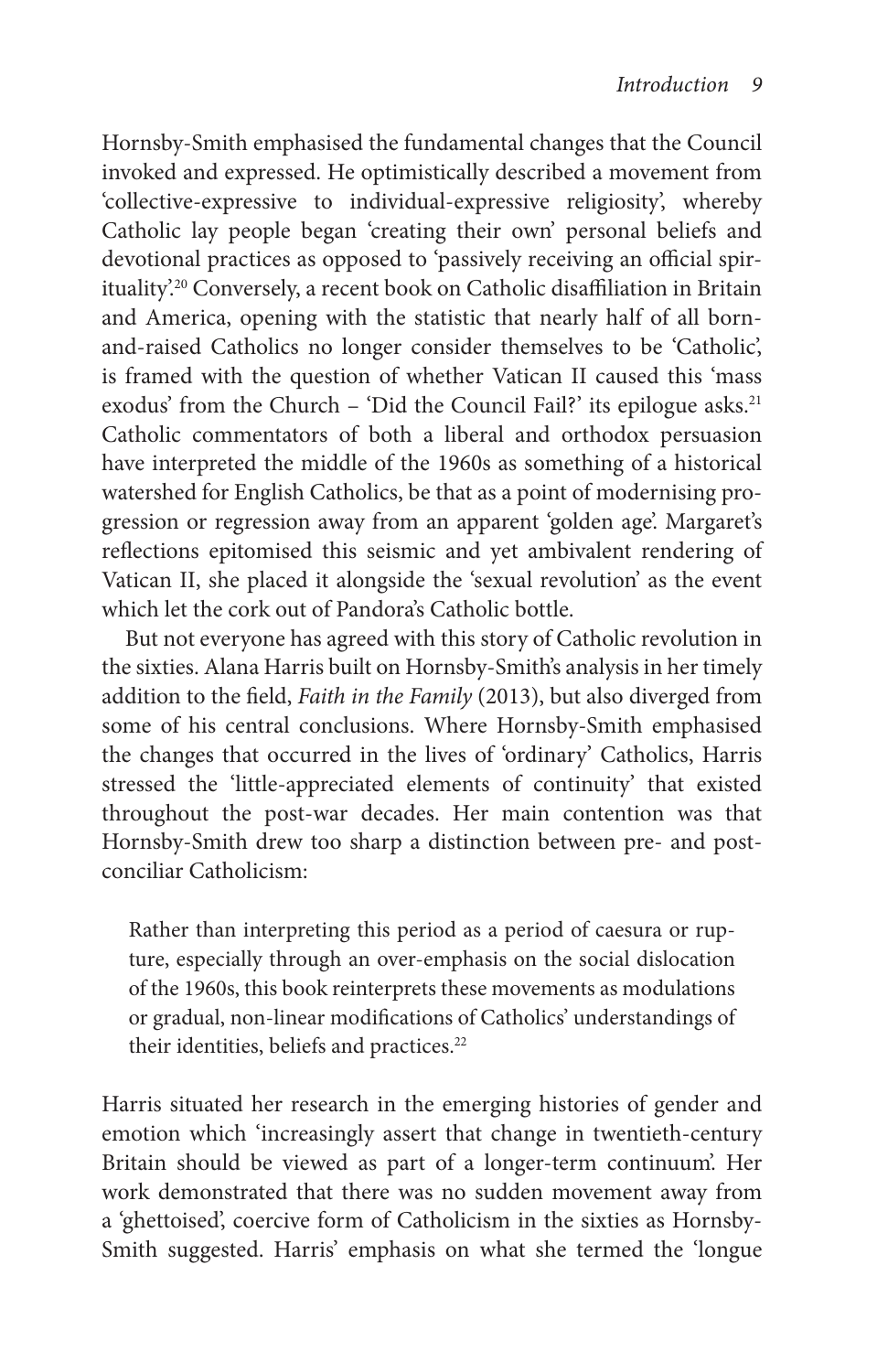durée of the second half of the twentieth century' chimes with the approach taken here.<sup>23</sup> *Humanae Vitae* was itself a reassertion of an earlier encyclical, *Casti Connubii* (1930), which had initially prohibited the use of artificial means of contraception for Catholics. *Casti Connubii* was a response to the Lambeth Conference of the Anglican Church in the same year which had approved the use of artificial birth control, including condoms, in certain circumstances. It seems that in the area of marital sexuality, a number of central continuities defined the Catholic Church's ecclesiastical identity throughout the twentieth century.

 However, the build- up, backdrop and response to *Casti Connubii* and *Humanae Vitae* , in the 1930s and 1960s respectively, were very different. In fact, when we focus on the *relationship* between Catholic belief systems and the processes of the body, something which can be described as a rupture can be evinced in the post-war decades: a fundamental change that superseded many of the continuities that Harris dwelt on. The interviewees I spoke to were eager to stress a significant, historically unprecedented shift in the way they understood religion and its relationship to sex. Like many changes in social history, it was a shift that occurred at different speeds and at different times for different people. Nailing down a tight periodisation like the 'sixties', or even 1963 specifically, as Brown does, is therefore unhelpful and ultimately misleading. 24

 As the title of a recent edited collection indicates, the heady summer of 1968 saw something of a schism emerge within European Catholicism (although contributors to the collection disagree as to whether the schism was caused by *Humanae Vitae*, or whether the encyclical simply revealed an existing divide).<sup>25</sup> Those who continued to identify as Catholic after *Humanae Vitae* tended to fall into one of two camps – liberal or orthodox. Put simply, liberals wanted the Church to change its stance on a number of issues, notably surrounding sex and body, orthodox Catholics did not. Within these tribes there were divergent views on certain aspects of liturgical and doctrinal reform, but contraception was almost always a litmus test – liberals campaigned vociferously for a relaxation of the Church's prohibition, orthodox Catholics were steadfast in their support of continuity. As the theologian Stephen Bullivant wrote in an article marking the fiftieth anniversary of *Humanae Vitae*, it was only after 1968 that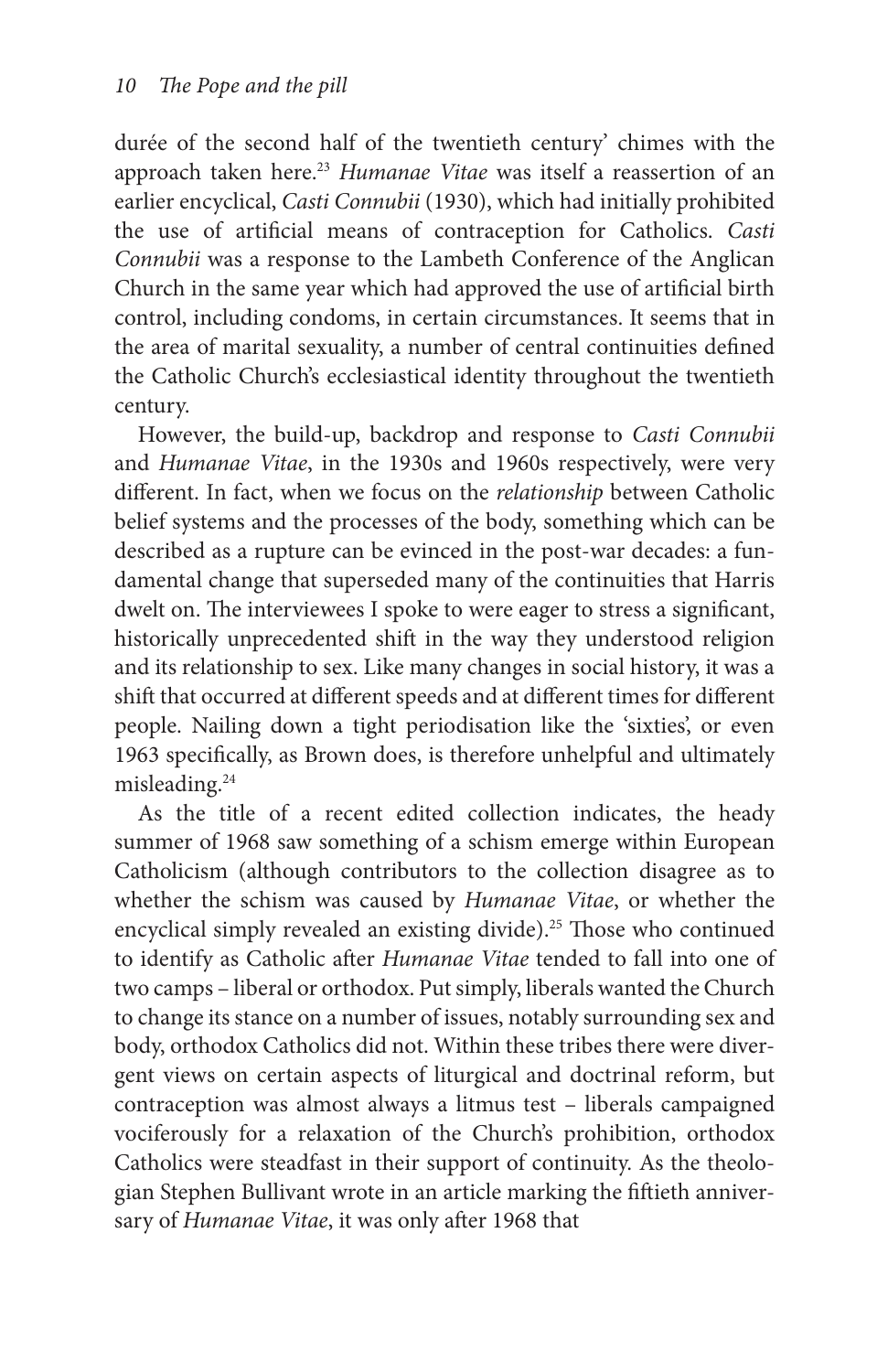tribal divisions between 'liberal' and 'conservative', or 'progressive' and 'traditional' Catholics began to carry serious meaning. In the past, Catholics were typically divided into 'good' and 'bad', or 'practising' and 'lapsed'. But these were, in a sense, degrees on a single scale of being Catholic. They were not two different modes, different camps, of being Catholic … On the face of it, a person's views on *Humanae Vitae* need not correlate in any predetermined way with their positions on various doctrinal points (women priests, say) or on their liturgical preferences. In practice, however, they very often do.<sup>26</sup>

The interviewees all identified as either orthodox or liberal – the next chapter provides a fuller account of the weighting of the sample and how this related to the size of two factions in the English Catholic population. The entrenched polarity running through the Catholic community today is a major legacy of the battle lines over sexual morality which formed in the post-war decades.

 But the frays and disruptions of this period were not only about politicised theological positions, played out in public arenas and invariably articulated by men, but also the fabric of everyday married life. For the generation of women getting married in the years immediately following the war, new technologies and opportunities refashioned the emotional and physical experience of intimacy. At an address to Italian midwives in 1951, Pope Pius XII officially endorsed the practice of natural family planning (NFP, also known as 'rhythm' or the 'safe method').<sup>27</sup> This method of birth regulation involved calculating the fertility of the wife, generally by charting their temperature, and then abstaining from sex in the periods of ovulation. The simplicity of this description belies the great complexity of feeling and outcome which accompanied the method. Many Catholics found that NFP did not facilitate effective 'family planning': unexpected pregnancies, or at least the perennial fear of them, caused anxiety and marital tensions. Frustration in the periods of abstinence, and then a heightened pressure in the 'safe period', created difficulties in the bedroom that seeped out into other parts of marital relations. As the author David Lodge said of his own experience of the method in his early marriage, "Rhythm" or the "Safe Method" was in practice neither rhythmical nor safe, and therefore a cause of considerable stress.<sup>228</sup> For a significant minority of couples, the method worked and became an integral part of a 'holistic' Catholic union, just as it was advertised to do.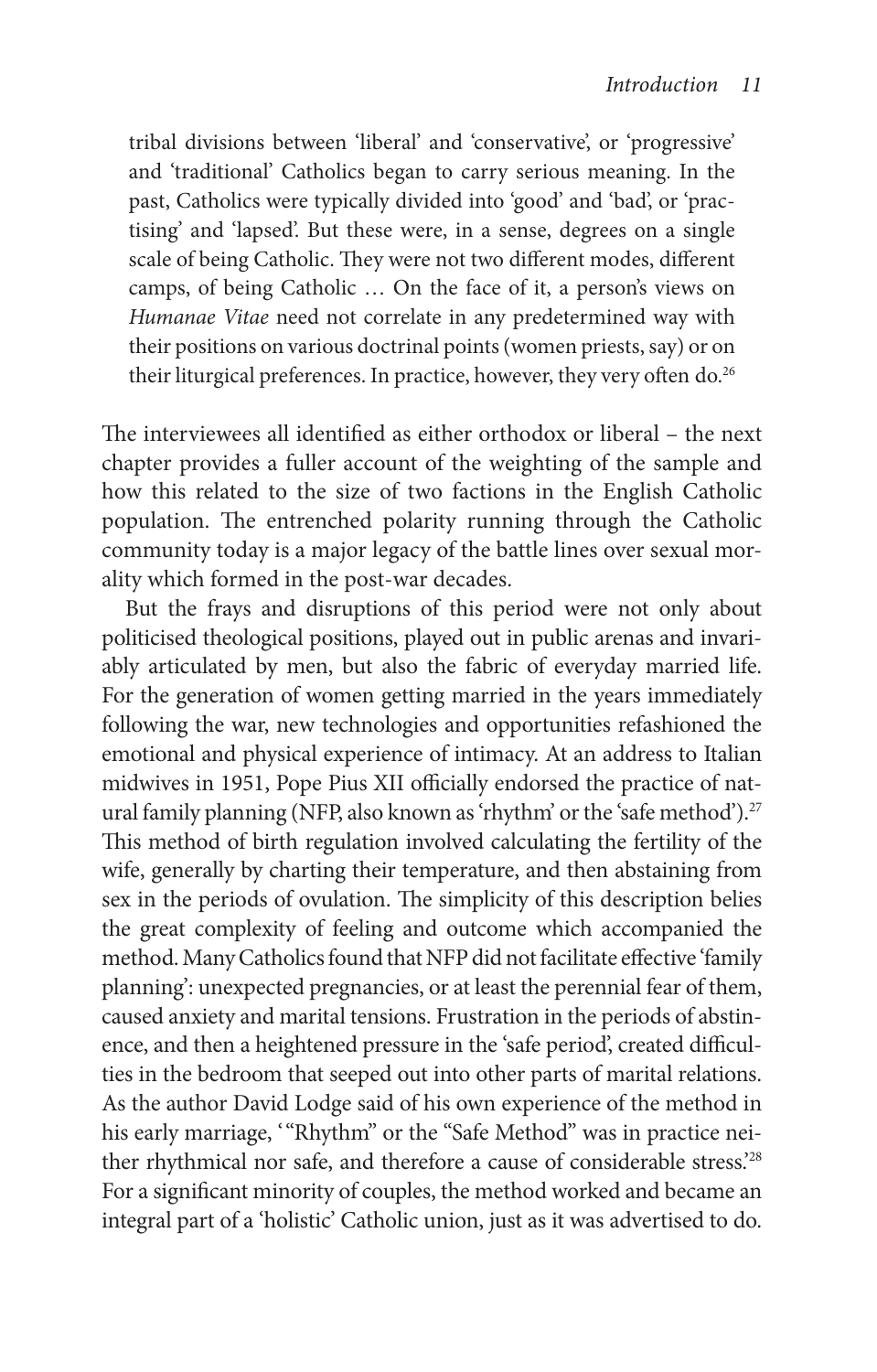The inconsistency of experience led to the method being dubbed Vatican Roulette by certain commentators and indeed doctors – this formulation was adopted as the title for the American version of Lodge's comedic novel of 1965, *The British Museum Is Falling Down*. Written twenty years earlier than his most famous fictionalisation of Catholic marriage *How Far Can You Go?* , and three years before the publication of *Humanae*  Vitae, the book depicted the trials and tribulations of a young Catholic couple's unsuccessful attempts to practise NFP. The book's protagonist Adam Appleby whimsically reflects on the centrality of sex and NFP to Catholic life in the 1960s, mentally composing an entry, 'Catholicism, Roman', for a Martian encyclopaedia compiled after life on earth had been destroyed by atomic warfare:

 Roman Catholicism was, according to archaeological evidence, distributed fairly widely over the planet Earth in the twentieth century. As far as the Western Hemisphere is concerned, it appears to have been characterized by a complex system of sexual taboos and rituals. Intercourse between married partners was restricted to certain limited periods determined by the calendar and the bodytemperature of the female. Martian archaeologists have learned to identify the domiciles of Roman Catholics by the presence of large numbers of complicated graphs, calendars, small booklets full of figures, and quantities of broken thermometers, evidence of the great importance attached to this code. Some scholars have argued that it was merely a method of limiting the number of offspring; but as it has been conclusively proved that the Roman Catholics produced more children on average than any other section of the community, this seems untenable. Other doctrines of the Roman Catholics included a belief in a Divine Redeemer and in a life after death.<sup>29</sup>

 Appleby's sardonic summary of Catholicism captured a number of aspects of his historical setting – a rising consciousness of a decline in the Christian faith (sociologists such as Peter Berger were predicting the 'death of religion' by the end of the century), a wider cold- war concern over the destruction of Western civilisation and the almost farcical idiosyncrasy of Catholic contraceptive behaviour. 30 Sex, above and beyond any other belief or practice, defined Catholicism in the 1960s.

The shortcomings of NFP appeared all the more acute with the arrival of the contraceptive pill. Catholic men and women looked around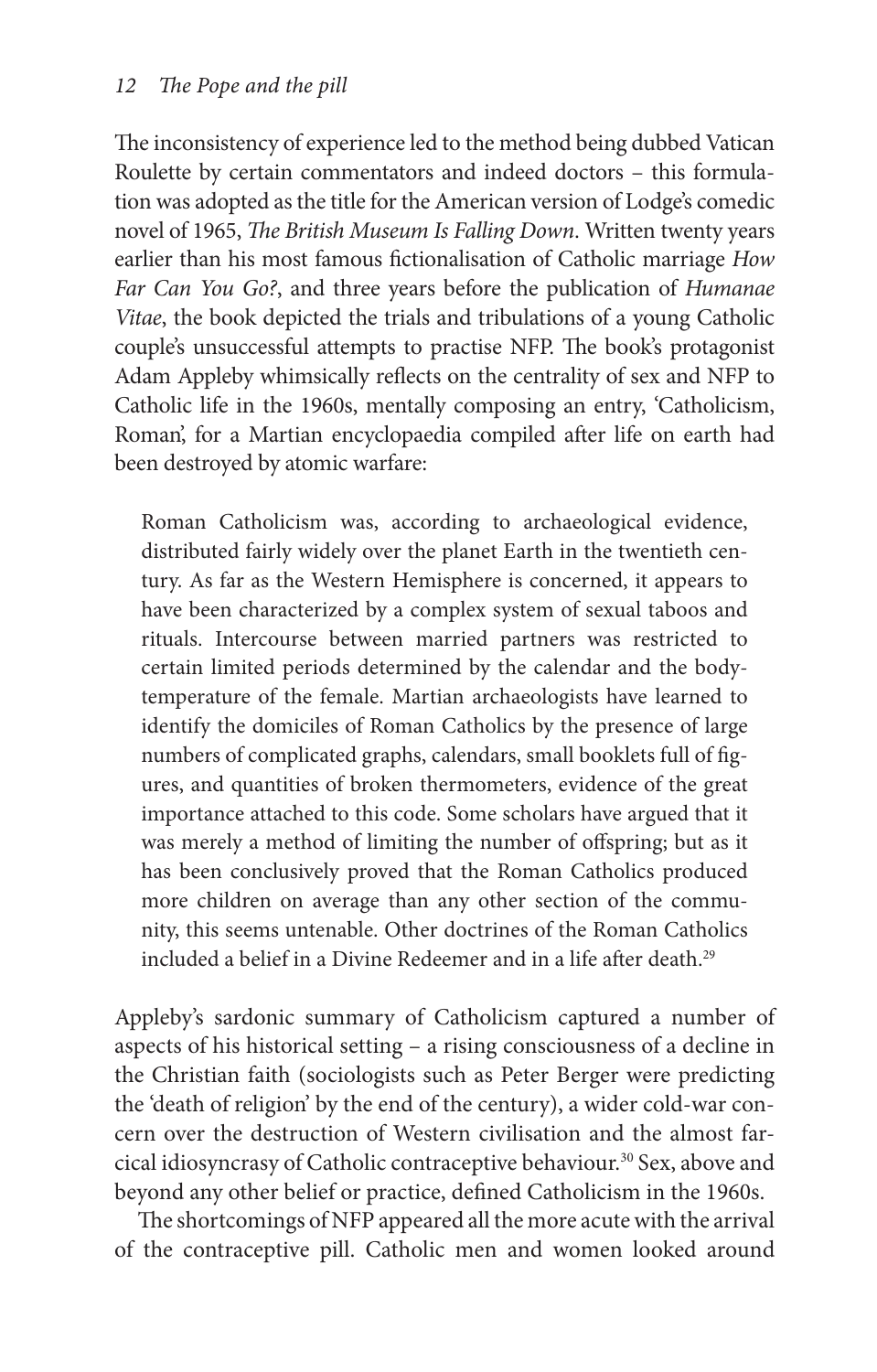them to see, or more likely overhear, English couples enamoured with the efficacy, ease of use and inconspicuousness of the pill. At different times, for different reasons, and with different consequences, Catholic couples started contravening the Church's teachings and taking up artificial means of contraception. Some made the decision before *Humanae Vitae* was published, others after, some agonised over the decision for years, others did not. As we shall see in Chapter 3 and Chapter 4, common to virtually every transition was the experience of NFP as a driving motivational force. It was these changes, these breaks in everyday religious and sexual behaviour, that characterised Catholic life in the years between the mid-1950s and the 1980s. The oral history interviews presented here offer the closest depiction to date of the pain, frustration and sorrow experienced with Vatican Roulette, the profoundly transformative decisions on contraceptive morality which took place in Catholic bedrooms and the new forms of sexual and spiritual sensation which these decisions introduced. It is my belief that these memories, personal spotlights on the very intersection of sex and religion, tell us something vital about the history of modern England. They help us understand why religious belief does not structure the lives of most English men and women today in the way it did seventy years ago, why sex holds a place of such significance in our modern culture and, crucially, how these two developments relate to one another.

## *Catholic women and a history of power*

The historical relationship between sex and religion has invariably been understood as a question of shifting power relations. Historians who advocate both a 'sexual revolution' and a 'religious crisis' in the 1960s invoke tropes of 'liberation', 'authority' and 'autonomy'. Brown's model of Christian decline works at a level of straightforward, topdown power dynamics. It was about women freeing themselves from the oppression of the Church – individuals taking the power into their own hands. In a number of ways, this was an important aspect of the Catholic experience in the post-war years. The moral authority of the central Church in matters of sex was fundamentally undermined by the events of the 1960s. The Catholic commentator Quentin de la Bedoyere describes *Humanae Vitae* as a 'historical watershed' for the consciences of Catholic men and women: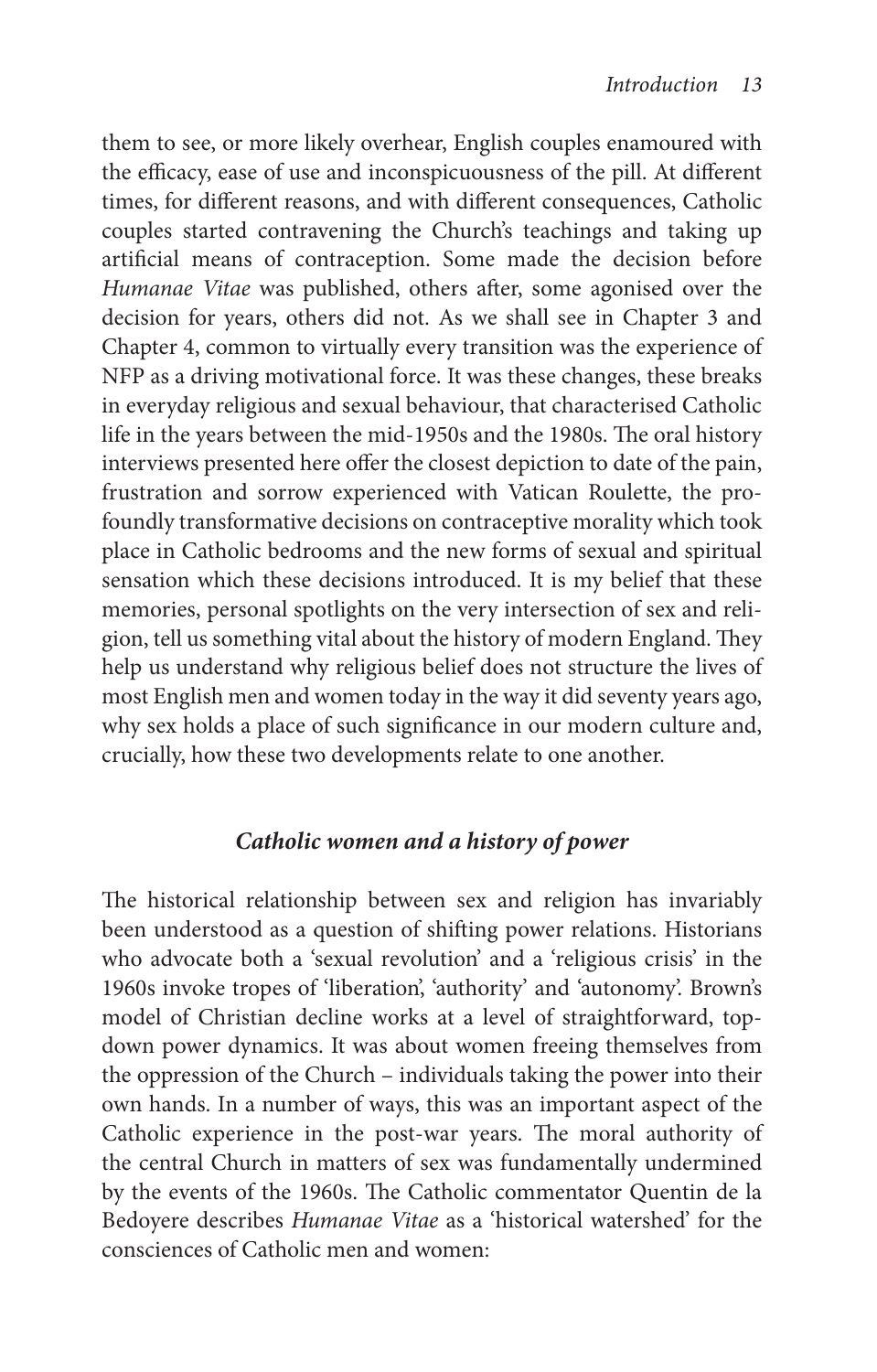[F] or the first time the general Catholic community was faced by the solemn reiteration of a formal moral teaching which many had come to doubt – and acting on that doubt did not exclude them from the Church<sup>31</sup>

 It is important to remember that *Humanae Vitae* was not an infallible teaching (when the Pope is deemed to be incapable of error in pronouncing dogma), but for many Catholics, it called into question the absolute authority of the Church as a source of moral guidance. After the 1960s, the classical, coercive form of power that the clerical hierarchy had exercised over the laity for centuries ceased to function in the same way for large swathes of England's Catholic community.

The reason Brown's theories are given a position of such prominence here is not simply because of the academic acclaim his model has achieved, but because many of his ideas resonated with the interviewees' testimony. 'Liberation', 'revolution', 'repression' and above all the character of the 'self' were all formative terms of understanding in the way the interviewees constructed their life stories, terms which form the backbone of Brown's narrative. However, this shared vocabulary alone does not vindicate Brown's conclusions or indeed the intellectual framework he constructed around the subject. My intention is to scratch below the surface of terms like 'liberation' and 'autonomy' to get at the subjective, highly personalised meanings that individuals attach to them.

 Historians of religion are increasingly turning their attentions to the material cultures which forge and are forged by religious belief. As the philosopher of religion Grace Janzen points out, this is a necessary response to the tendency amongst Western modernity's key thinkers, including Durkheim, Marx and Weber, to push God into a metaphysical heaven, away from the material realities of earth.<sup>32</sup> We can see this tradition at play in Brown's construction of 'discursive Christianity', with its attendant emphasis on language, ideas and words. 33 For Brown, 'discursive Christianity' constitutes a corrective to the statistical methodologies employed by 'traditional' sociologists. 34 He claims his 'modern cultural theory' approach to oral history allows him to get beyond dry church attendance figures and access the 'personal':

This failure [of 'traditional' social scientists] is caused by a focus on 'structures' (such as churches and social classes) to the neglect of 'the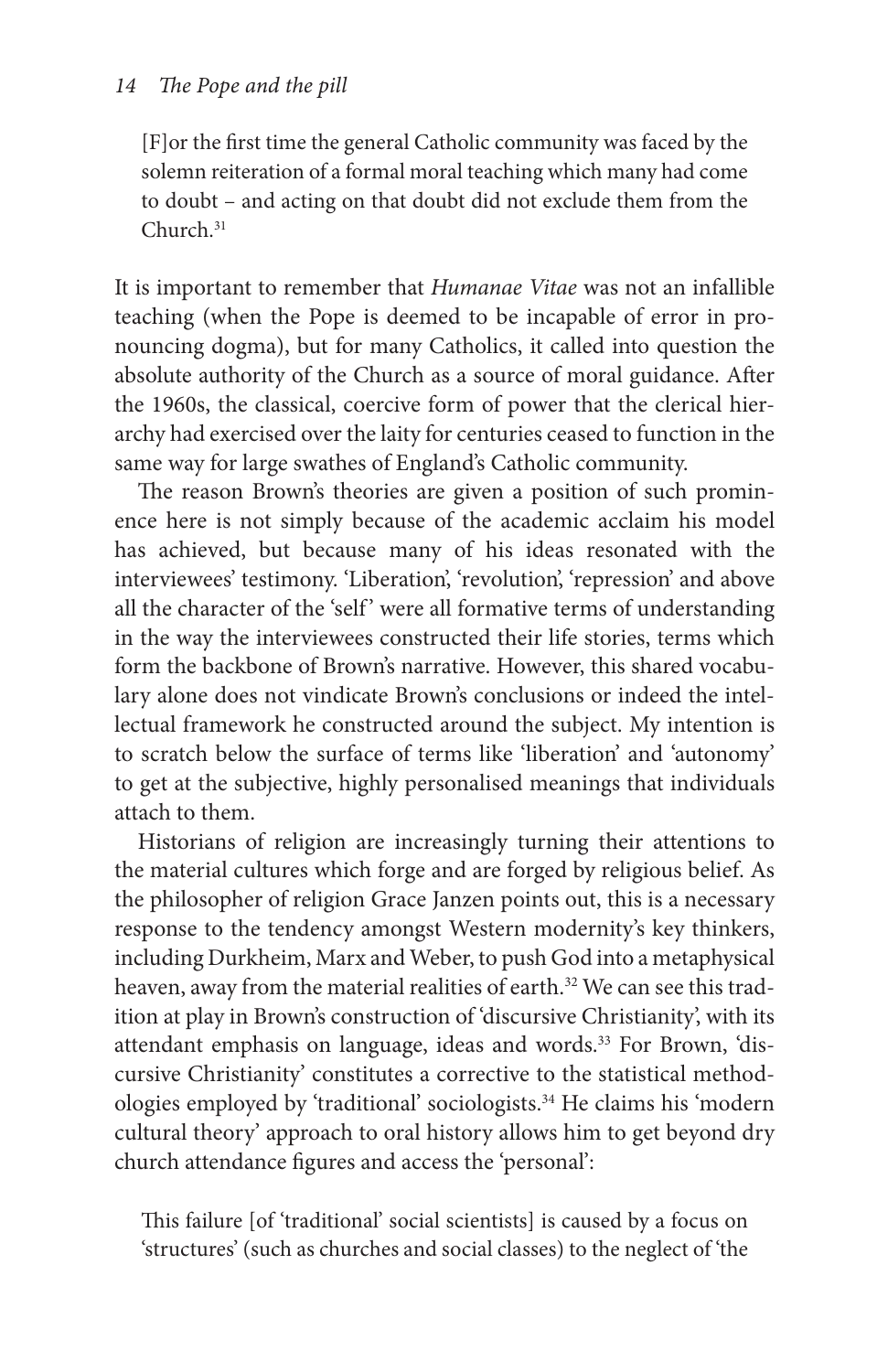personal' in piety. The 'personal' is intrinsically wrapped up with language, discourses on personal moral worth, the narrative structures within which these are located, and the timing of change to these.<sup>15</sup>

 Like Brown, I also use oral testimony to get at the complex and highly subjective meanings that are attached to personal religiosities. Unlike Brown, my rendering of the personal pays particular attention to the experiential – spatial and temporal – moments of material existence. The formulation 'discursive Christianity' needs to be thought about historically (as does my own approach to religion – the following chapter offers some thoughts on this). Intellectual investigators of religion in the twentieth century have continually attributed changes in religious belief systems to the operation of liberating ideas and languages opening up an individual's consciousness.<sup>35</sup> This approach, like that of the quantitative sociologists Brown chastises, is liable to obscure the ways in which discourse and experience are intertwined. It is therefore, equally at risk of overlooking aspects of 'personal' Catholic religiosity.

'Discursive Christianity' also has a distinctly post-war flavour to it. Brown points out that his focus on discourse has been produced by his engagement with the 'linguistic turn', an intellectual movement which is generally seen to be located in the deconstructionism of the 1960s.<sup>36</sup> The 'postmodern-inspired discourse analysis' that Brown employs to evaluate personal religiosity is not idiosyncratic, but indicative of a much larger recategorisation of the religious that has taken hold in the post- war era. Religion has been rendered ethereal, immaterial, abstract; removed from the earthly domain of daily living. This approach to religion is itself historically specific, based on a particular, ideological understanding of religion and power relations. As Lucie Matthews-Jones and Timothy Willem Jones point out in the introduction to their timely collection *Material Religion in Modern Britain* (2015):

The intellectual tradition that has privileged religion-as-thought over religion- as- material is part of that highly problematic modernist condition in which all sorts of binaries - mind/body, male/female, modern/ pre- modern, civilized/ uncivilized, and so on – have taken on the appearance of universal truth rather than ideological construct.<sup>37</sup>

 Traditional narratives of religious decline may no longer hold the sway they once did, but their intellectual infrastructure, and the resulting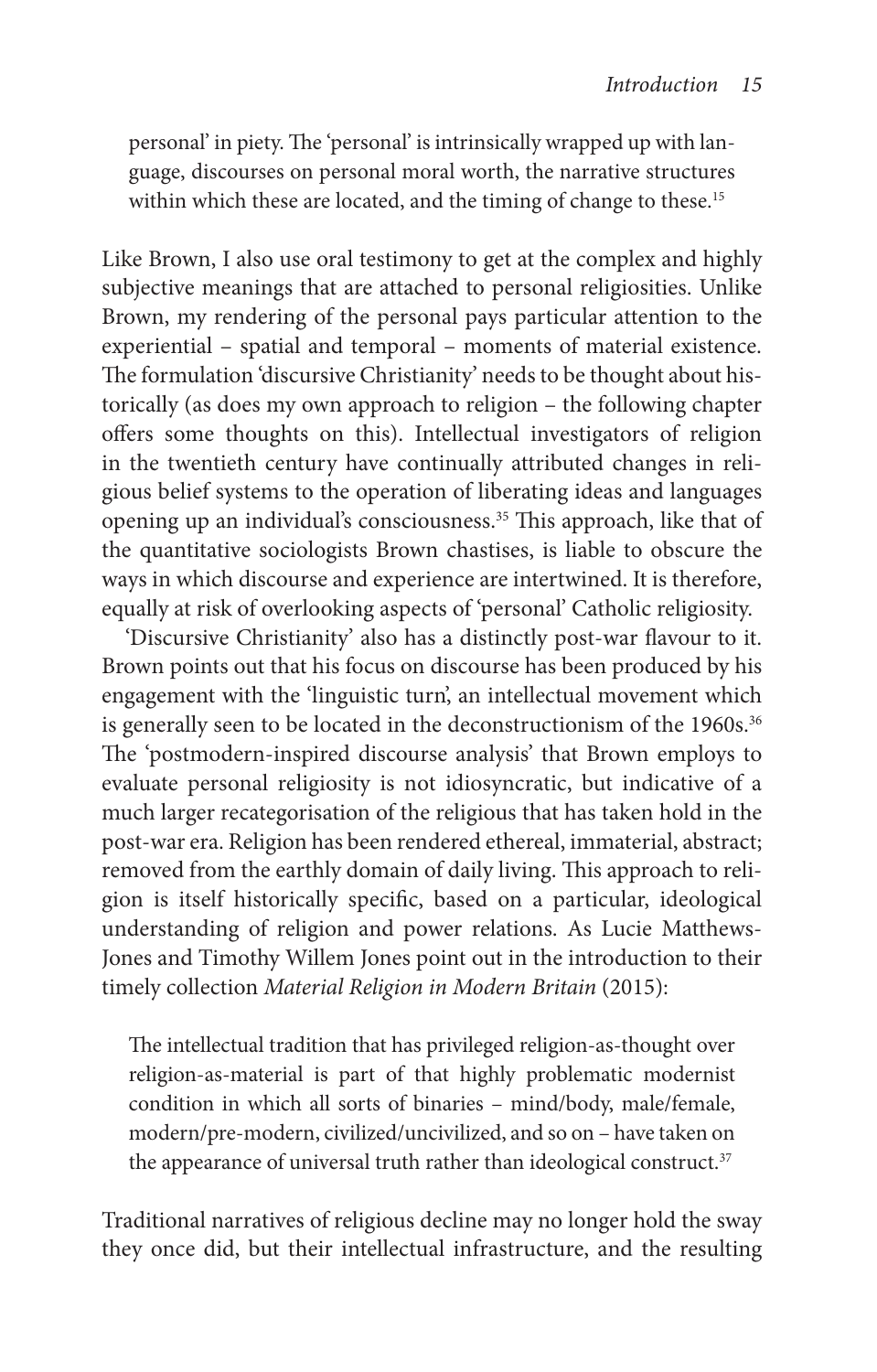definitions of religion and power, continue to be reproduced in a transposed form.

Despite widespread efforts to resist the hegemonic authority of the secularisation paradigm, elements of it continue to shape the intellectual apparatus which historians construct around religious subjects. The idea that 'modernity' went hand in hand with a process of linear religious decline has been rightly dismantled in the last twenty years. The sociologist Peter Berger, a particularly combative proponent of the secularisation theory during the 1960s, predicted the death of religion in Britain within the space of twenty years. By the 1980s, Berger was to speak candidly about how his prediction and approach to religion had been misguided: 'I think what I and most of the other sociologists wrote about secularisation in the 1960s was wrong.<sup>'38</sup> Notwithstanding these concessions, religious change continues to be assessed within a win/lose framework that is premised on static, absolute ideas of liberation, authority and autonomy. These ideals map out a secularist portrait of power relations, one in which the 'transcendent', the 'mysterious', the 'spiritual' have no place. The symbols, values and meanings of everyday life are analysed in what Catholic philosopher Charles Taylor would call an 'immanent frame', denying integral aspects of religious sensibility.<sup>39</sup> The memories of Catholic women encourage us to problematise these concepts and place them in an alternative, metaphysical framework: regimes of materiality undercut the changes they lived through as much as regimes of power. With this, a different story of not only religious but also sexual change emerges.

 Much like the historiography of the 'religious crisis', historians of sexuality have tended to see their primary task as explicating the changing nature of authority. Hera Cook's account of a 'long sexual revolution' was a story of contraceptive technology enabling women to throw of the shackles of societal, religions and patriarchal repression. 40 In short, women became free to enjoy a more autonomous form of sexuality because of the pill. Matt Houlbrook attributes the history of sexuality's focus on 'questions of regulation, power and subjectivity' to the 'over-determining influence of Foucault'.<sup>41</sup> With his story of pathological discourses usurping Catholic regimes of regulation, Michel Foucault claimed to reconceptualise the way power worked in relation to the sexual subject. Whether through confessional or therapeutic techniques, discipline and governance have been exercised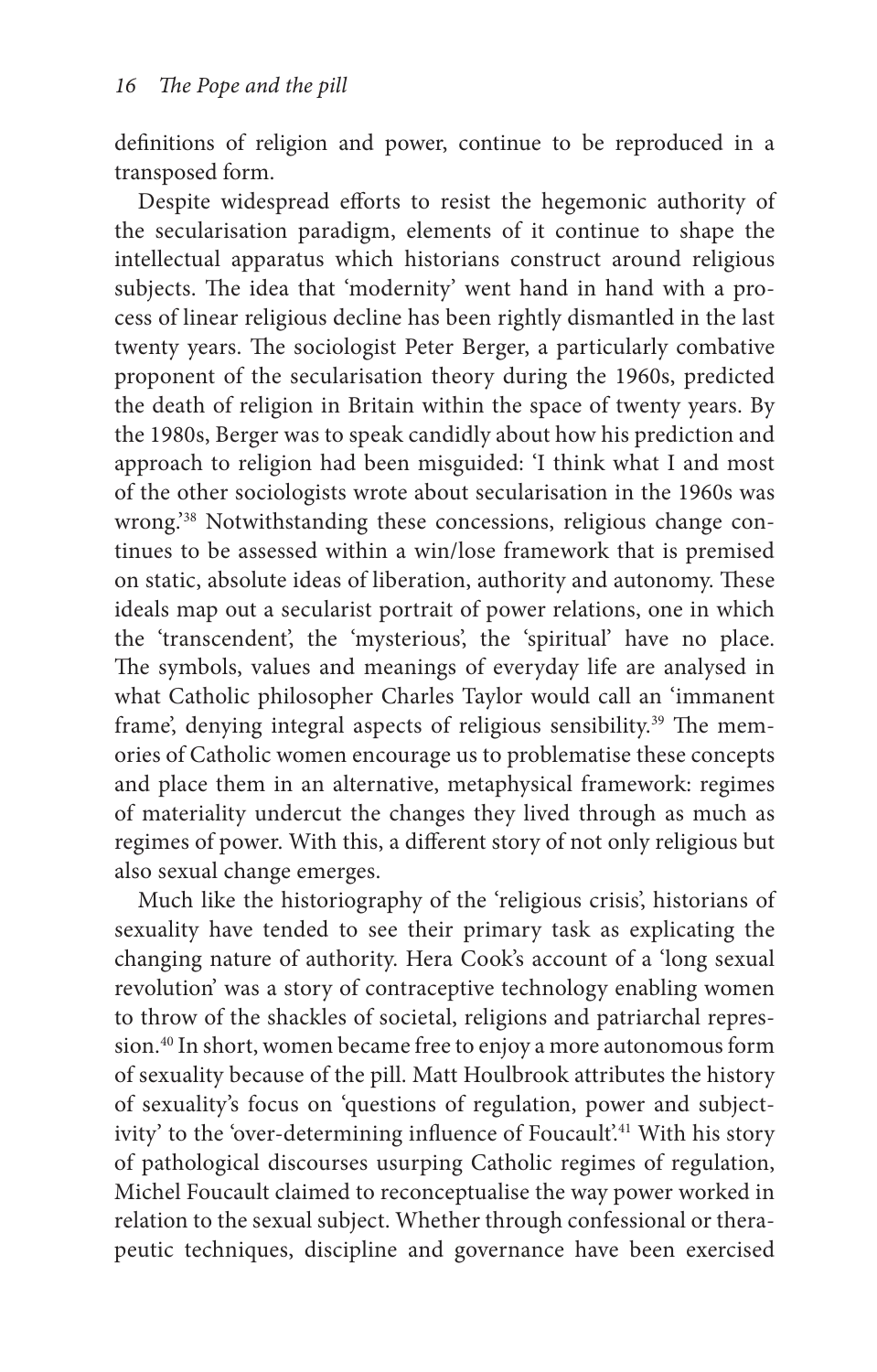as much from within the individual as from without according to Foucault.<sup>42</sup> His model of historical change was therefore primarily concerned with how power worked, even if the nature of this power differed from previous definitions. As a result, Houlbrook argues, 'ironically, we seem to have a history of sexuality with the sex written out<sup>243</sup> Regardless of the culpability of Foucault's legacy, intellectual assessments of sex have been more preoccupied with theorising over the meanings that have been attached to certain actions rather than the actions themselves.

This book marks an explicit attempt to challenge this tendency and 'write the sex back into the history of sex'.<sup>44</sup> It follows the line of a more recent offering from Hera Cook, an analysis of Edwardian sex education, which argues that 'a focus on corporeal experience and emotion enables a deeper understanding of cultural mores and of transmission to the next generation, which is fundamental to the process of change.<sup>45</sup> Embedding Catholic women's sexual experiences in a material frame of reference enables us to recognise the body as a 'thing', as Susan Bordo would have it, as opposed to a symbolic on which meaning and power are inscribed. 46 Just as the lens of Catholicism can prompt historians of sexuality to rethink the nature and purpose of their discipline, so it can equally prompt historians in general to reappraise the position of power in their stories of the past.

This is not to deny the operation of a traditional form of coercive power in the Catholic experience. We will see how questions of autonomy and authority were very real dimensions of the changes in Catholic women's sexual behaviour, contraceptive choices and religious identities. What I am attempting to do with this traditional story of power dynamics will hopefully be a little more subtle – digging beneath its apparently self-evident values to show how categories of materiality intersected with a narrative of liberation, while simultaneously suggesting that history, particularly the history of sexuality, should not always be treated as a thought experiment in 'how power works'. Even when subverted by a Foucauldian twist, historical attentions continue to be preoccupied with unpicking the way individual experience has been governed and disciplined by external structures. The sexual and religious experiences of Catholic women in the post-war period have hitherto been understood in this context, an exemplar of shifting modes of authority between the institution and the individual, structure and agency, science and religion. The interviewees' memories prompt us to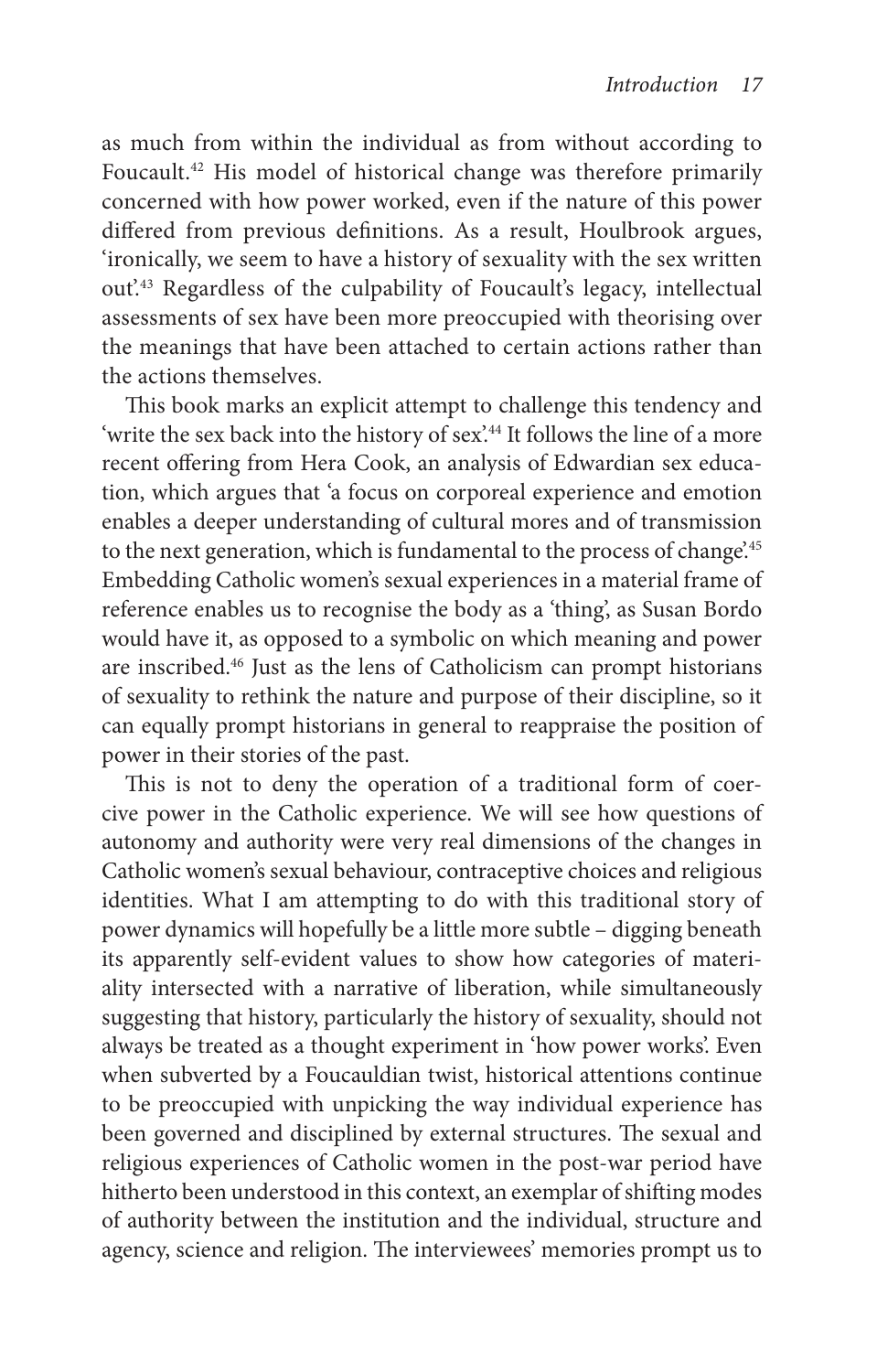engage with an alternative, 'vertical' dimension, looking beyond but also resituating the question of power in a deeper framework.<sup>47</sup> Their testimony ultimately encourages us to broaden the horizons of historical practice.

## *Book structure: Catholic women's life cycles*

This book is ordered in a way that illustrates the implications of its findings for public debates within both Catholicism and secular society. The first chapter introduces the sources and methods of the project, discussing the specific methodological issues which surround the sex lives of Catholic women. It begins by outlining the processes involved in carrying out the oral history research, before discussing the nature and function of individual memory in the Catholic birth-control debates of both the immediate post-war decades and the present day. The chapter then moves on to consider the relationship between the historical and the personal, both for the interviewees and the interviewer. I reflect on the constitutive role of my own identity, my religious beliefs, sexuality, academic status, family background (notably the place of my grandfather, a self- proclaimed 'Catholic sexpert'), in generating and analysing the memories of Catholic women. The chapter demonstrates that intellectual approaches to both sexuality and religion in the twentieth century have tended to be based on abstract theory as opposed to experience. It then puts forward the dual aims of the book – first, to historicise this privileging of the theoretical at the expense of the experiential when making sense of sex and religion, and second, to provide an antidote through oral history material.

 Chapter 2 explores the Church's relationship with 'sexual liberation' in the post- war decades. It analyses public pronouncements and papal encyclicals such as *Humanae Vitae* , as well as private, secretive discussions within the Vatican, to provide a fresh insight into how the Catholic Church understood human sexuality. The chapter argues that the Catholic Church's attempts to investigate sexual experience in the 1960s was contingent on the conception of the 'personal' its representatives employed. Within the discussions of the Papal Commission for Birth Control, the individual testimony of Catholic lay people, notably Catholic women, was overlooked. While the Church engaged with secular expertise drawn from psychology, sociology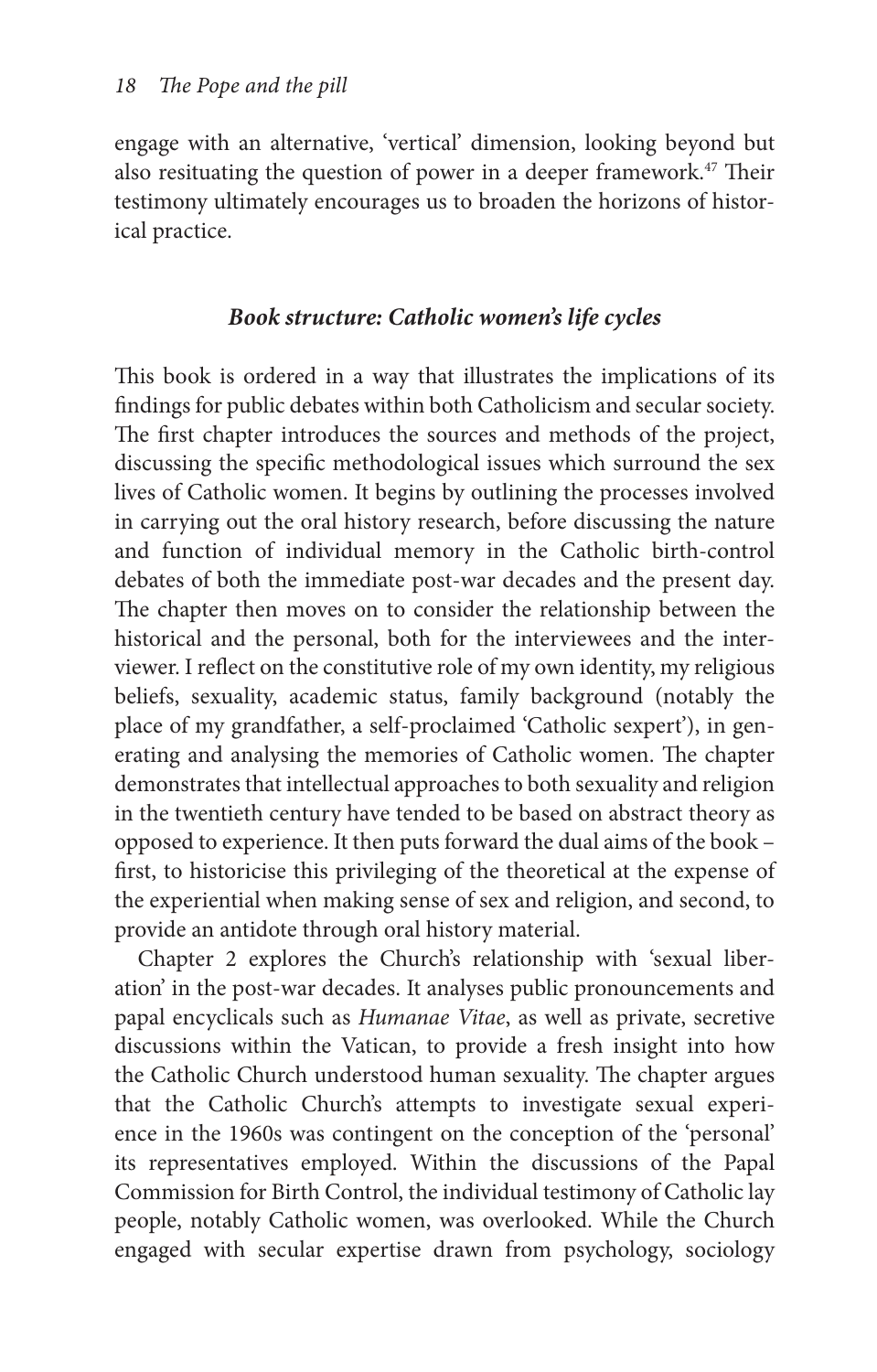and biology in its deliberations over the morality of birth control, at no point were the individuals at the centre of these debates offered a space in which to interpret their own experiences. In the central three chapters that follow, human memory is used to redress this omission and reconstruct the sexual experiences of Catholic women.

The clearest theme that emerged from the interviews was the centrality of life-cycle stage to Catholic women's sexual and religious development. Accordingly, the book is structured in a way that reflects this trend. Oral historians addressing love, sex and the body have tended to split women's life cycles into three compartments – youth, courtship and adult life.<sup>48</sup> As such, marriage is broadly treated as a single, unified life-cycle stage. This is a prevalent and, in many ways, intuitive way of conceptualising women's personal development, but the testimony of Catholic women does not fi t neatly within this model. Almost all the interviewees spoke of a clear break in their personal sexual development *during* marriage. This break was often but not always aligned with a change in contraceptive practice – most interviewees tied it in with the uptake of artificial means of contraception and the resulting removal of a fear of pregnancy. A handful remembered this break as being less linked to contraceptive behaviour and more a 'natural progression' that came through the passing of time. In both cases, what was emphasised was a 'liberation' from the confines of doctrinal obedience and a resulting resolution of the conflicts that had dogged their early married lives. In keeping with this marital partition, the book's oral history material is organised into three life-cycle stages with chapters devoted to 'later marriage', 'early marriage' and 'early life'.

Of course, these life-cycle stages fell at different times for different people at different historical moments. For example, 'early marriage' tended to start and finish at an earlier age for those married at the start of the sixties than those married at the end of the decade. For the vast majority of the interviewees, the transition from early to later marriage occurred in the 1970s, but there were notable exceptions.<sup>49</sup> A more detailed picture of how these stages related to age, time and place is given at the start of each chapter, but it should be remembered that these were fluid formulations that were contingent on a range of factors.

These life-cycle stages were both identifiable periods in a person's life that were lived through in a concrete, quotidian sense, and also discursive formulations – topics of discussion that were underpinned by shifting cultural norms and mores. They are treated as such in this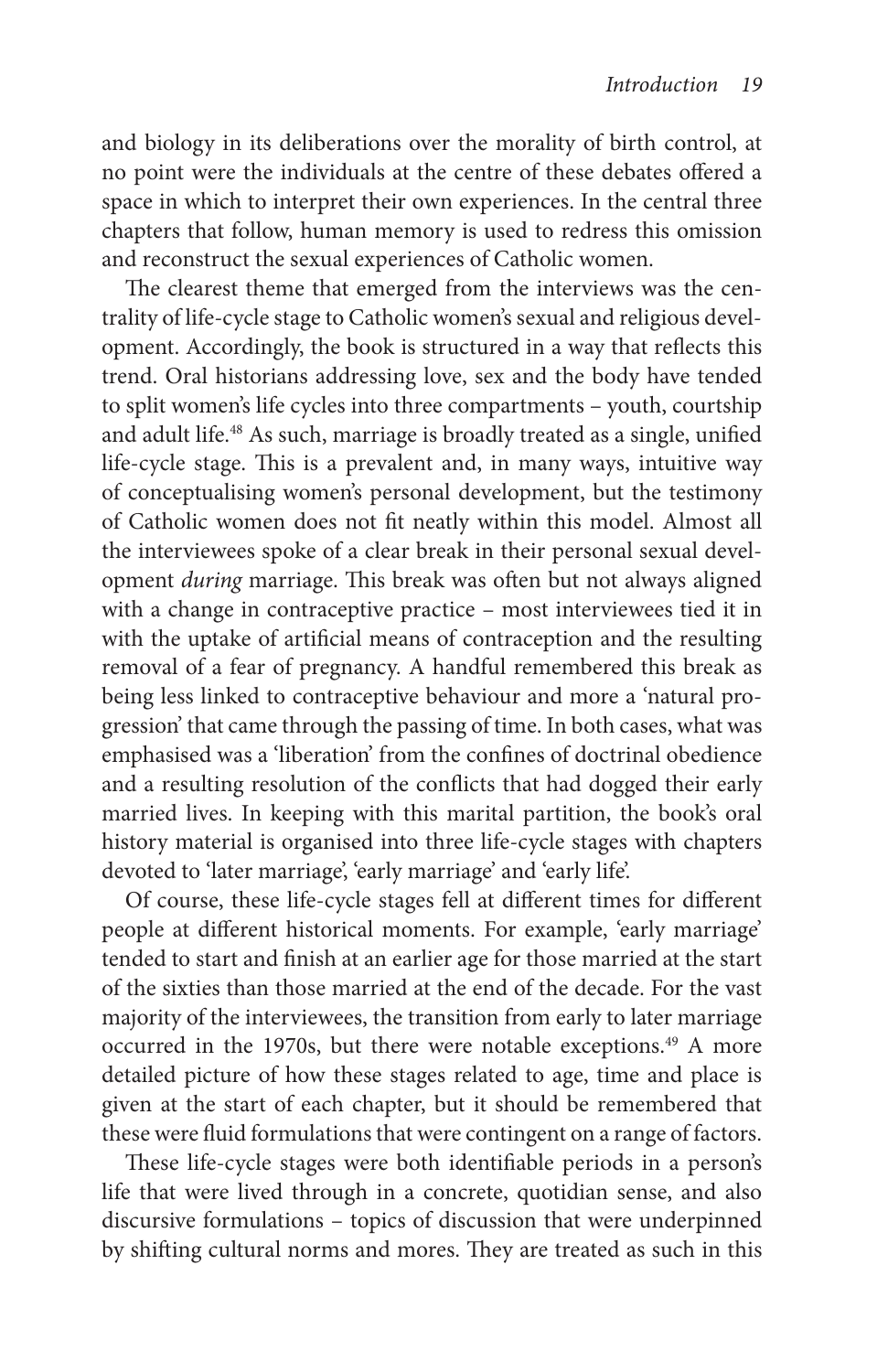book. For example, the last chapter on 'pre- marital sexuality' does not work chronologically through childhood, youth and then courtship, but is organised around the key themes and questions that emerged from the interviewees' memories of the period. One section of this chapter deals with 'infantilism' as a social construction, exploring the way popular psychoanalytical understandings of religiosity and its relationship with childhood have affected Catholic women's experiences in the post-war. In this sense, the book merges a thematic approach with a life-cycle-stage approach.

The interviewees' emphasis on 'later marriage' as the pivotal moment of change could be explained by their proximity to this period at the point of interview. However, rather than seeing this emphasis as a product of a failing or 'inaccurate' memory, I will be following my conviction to take the decisions made by the interviewees seriously – paying close attention to the choices inherent in remembering and unremembering.

 When human memory is interpreted as nothing more than a random filter, individual women's capacity to serve as the authors of their own life stories is irrevocably undermined. This constraint will be particularly familiar to religious individuals in a post-war setting. A pathological diagnosis of religion, reinforced by the growing authority of psychoanalytical modes of understanding, took hold in the second half of the twentieth century. In academic texts and the wider imagination, childhood has been placed at the centre of 'rationalist' explanations of religious belief.<sup>50</sup> Religiosity, to a greater degree than any other belief system, ideology or source of identity, has become understood to be the product of psychological programming in a person's early life. This link between religion and infantilism was a conspicuous presence in the interviews; the interviewees adopted elements of it while also actively resisting the association. The final chapter examines the historical development of this 'infantile hypothesis' in more depth.

The problem with an overemphasis on the role of childhood in the formation of religious belief systems is that it denies the agency of religious women acting at a later stage of their lives. Their life stories, and through this their identities, are thought to be entirely determined by the intricate details of a period that is distant or unrecognisable to them. As stated earlier, this form of determinism is both methodologically and ethically problematic for my research – not least because we are dealing with interview subjects for whom the concept of free will is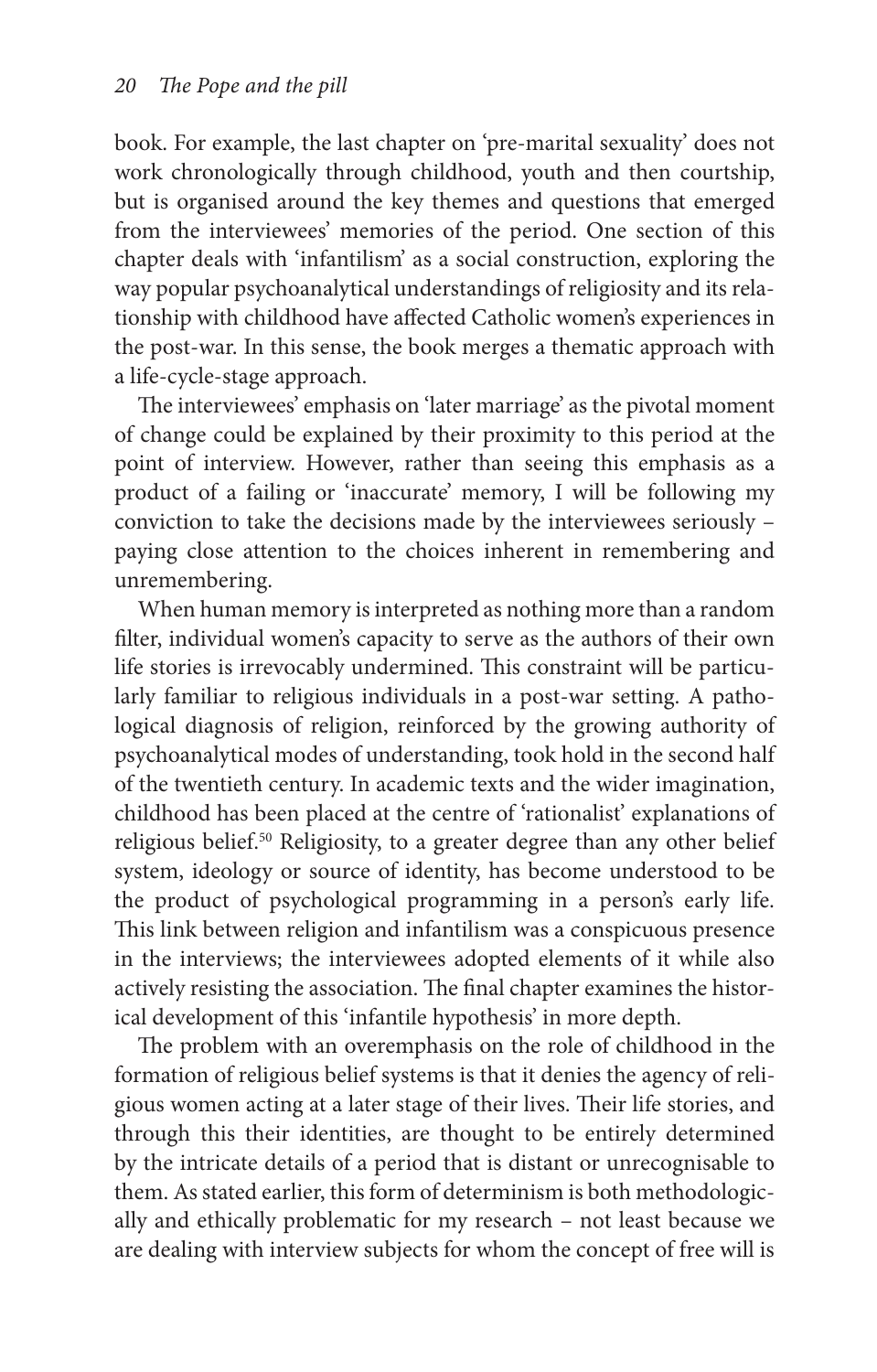so important. To counter this tendency, Chapters 3 to 5 move through life- cycle stages, but do so in reverse. We start with later marriage, move back through early marriage and finish with youth. As such, the order mirrors the life of F. Scott Fitzgerald's eponymous character Benjamin Button.<sup>51</sup> Henry Alexander argues that Fitzgerald's story, about a man born with the mental and bodily features of an old man who gradually becomes younger as his chronological age advances, should be interpreted as a lesson in how the 'levels of importance' we attribute to memory can overlap into moral concerns:

 Benjamin Button's life evokes awareness of the breakdown of such levels of importance and of their various claims to a place in memory. His life stresses the disruption and havoc that can emerge when the threads of memory are severed from salient features of a life. It brings out how such severance is an obstacle to change. And by contrast it brings out equally and vividly – what we may have failed to notice because so evident – namely, the importance of the threads of memory to the significance that a person can find in life. By highlighting how forgetfulness damages and dissipates Benjamin Button's topsy-turvy existence, we can grasp how forgetfulness may overlap into moral concerns. 52

The levels of importance that the interviewees attached to their different life- cycle stages were shaped by moral concerns, but also borne out of lived experience. Reversing the chronology of their lives allows us to recognise the choices that are being made in the retelling of a life, while also respecting the way this life was made up of lived, transient moments.

This ordering replicates human memory rather than historical narrative. Starting from the point of interview, it works back through the interviewees' lives in a manner not unlike Foucault's genealogies.<sup>53</sup> In this way, we are encouraged not to attribute the behaviour and decisions of married Catholic women to an infantile event or environment, but to treat them as lived moments shaped by individual agency and external structures. Kierkegaard wrote that 'life must be lived forwards, but it can only be understood backwards'.<sup>54</sup> This musing on the temporality of existence illuminates the problems of oral history research but also its inherent virtues. The act of remembering allows us to think on the paradoxes and constraints of linear time. Working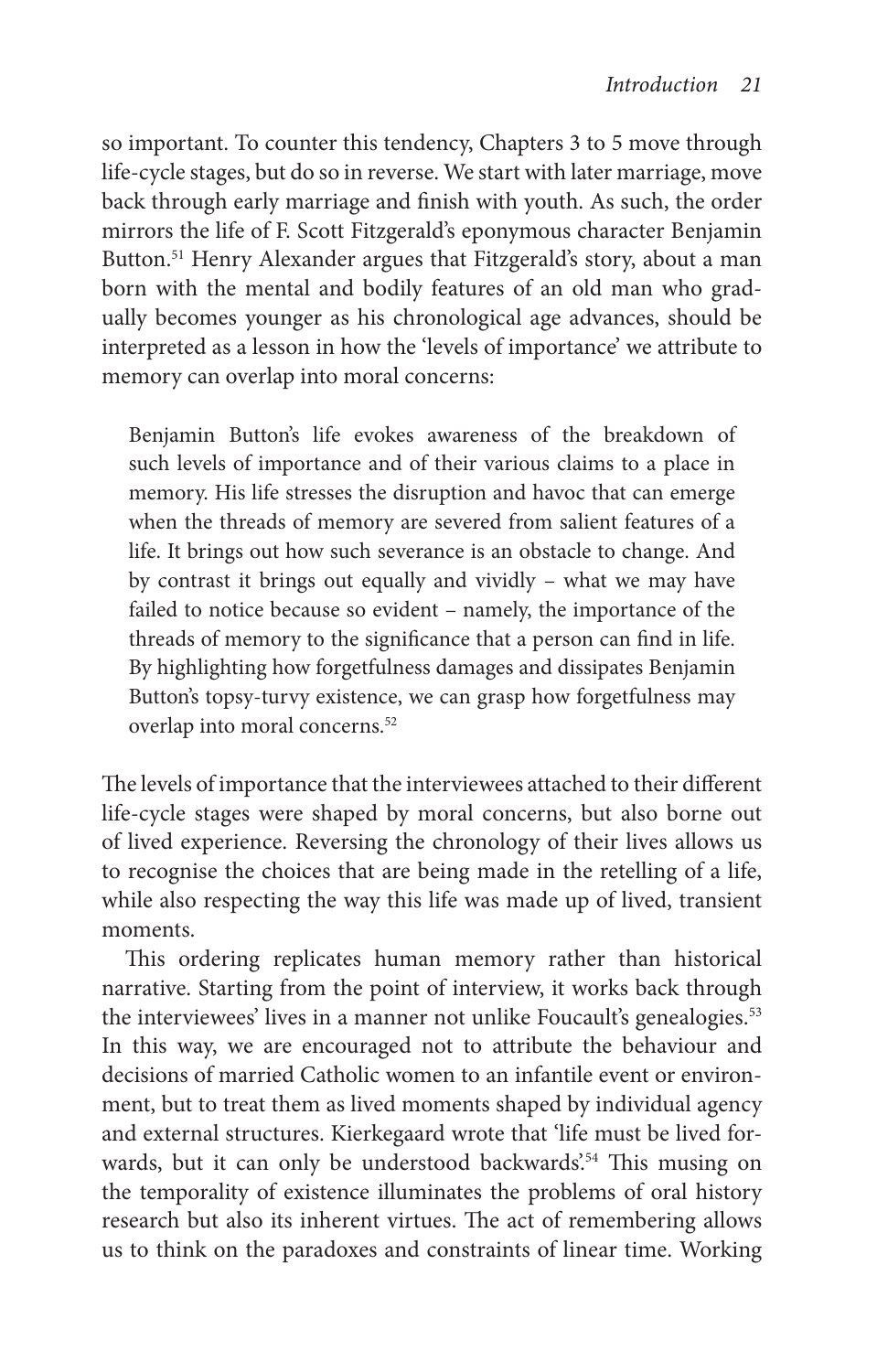backwards through a life demonstrates how understanding and experience are not distinct from one another for a religious believer, but intimately intertwined. Perversely, working backwards enables a clearer picture of how Catholic women lived forwards.

#### *Notes*

- 1 Referenced in L. Pyle (ed.), *Pope and Pill* (London, 1968), p. 116.
- 2 Referenced in T. P. Marquez, 'The Politics of Catholic Medicine: "The Pill" and *Humanae Vitae* in Portugal', in A. Harris (ed.), *The Schism of '68: Catholicism, Contraception and Humanae Vitae in Europe, 1945* – 1975<sup></sup> (Oxford, 2018), pp. 161-186.
- 3 Margaret, interviewed 29/09/2013. Pseudonyms are used for all interviewees to protect anonymity (in line with the University of Sussex research ethics procedure).
- 4 A. Offer, *The Challenge of Affluence: Self-Control and Wellbeing in the* United States and Britain since 1950 (Oxford, 2006), p. 1.
- 5 C. Brown, *The Death of Christian Britain: Understanding Secularisation*, 1800-2000 (Cambridge, 2000), pp. 9-17.
- 6 Ibid., p. 202.
- 7 This book focuses on *marital* sexuality as opposed to single, premarital or lesbian experiences (all of which would make for valuable areas of future research). Amongst the extensive debates that existed within the Christian community over sex in the 1960s, the prohibition of pre- marital sex was never really questioned within any of the major Christian denominations. This doctrinal principle remains an integral aspect of the Catholic creed. Marital sexuality therefore provides an apposite and strangely underexplored terrain for assessing the Church's relationship with sexual change.
- 8 I am indebted to Lucy Robinson for this formulation. L. Robinson, 'Collaboration In, Collaboration Out: The Eighties in the Age of Digital Representation, *Social and Cultural History*, 13 (2016), pp. 403-423.
- 9 L. Ramsay, 'The Ambiguities of Christian Sexual Discourse in Post-War Britain: The British Council of Churches and Its Early Moral Welfare Work', *Journal of Religious History*, 40:1, pp. 82-103; H. Cocks, 'Religion and Spirituality', in M. Houlbrook and H. G. Cocks (eds), *Palgrave* Advances in the Modern History of Sexuality (London, 2006), p. 157; S. Brewitt-Taylor, 'Christianity and the Invention of the Sexual Revolution in Britain, 1963-1967', *Historical Journal*, 60 (2017), pp. 519-546.
- 10 For a discussion, and nuanced example, of post- secular histories of modern Britain, see S. Brewitt- Taylor , *Christian Radicalism in the*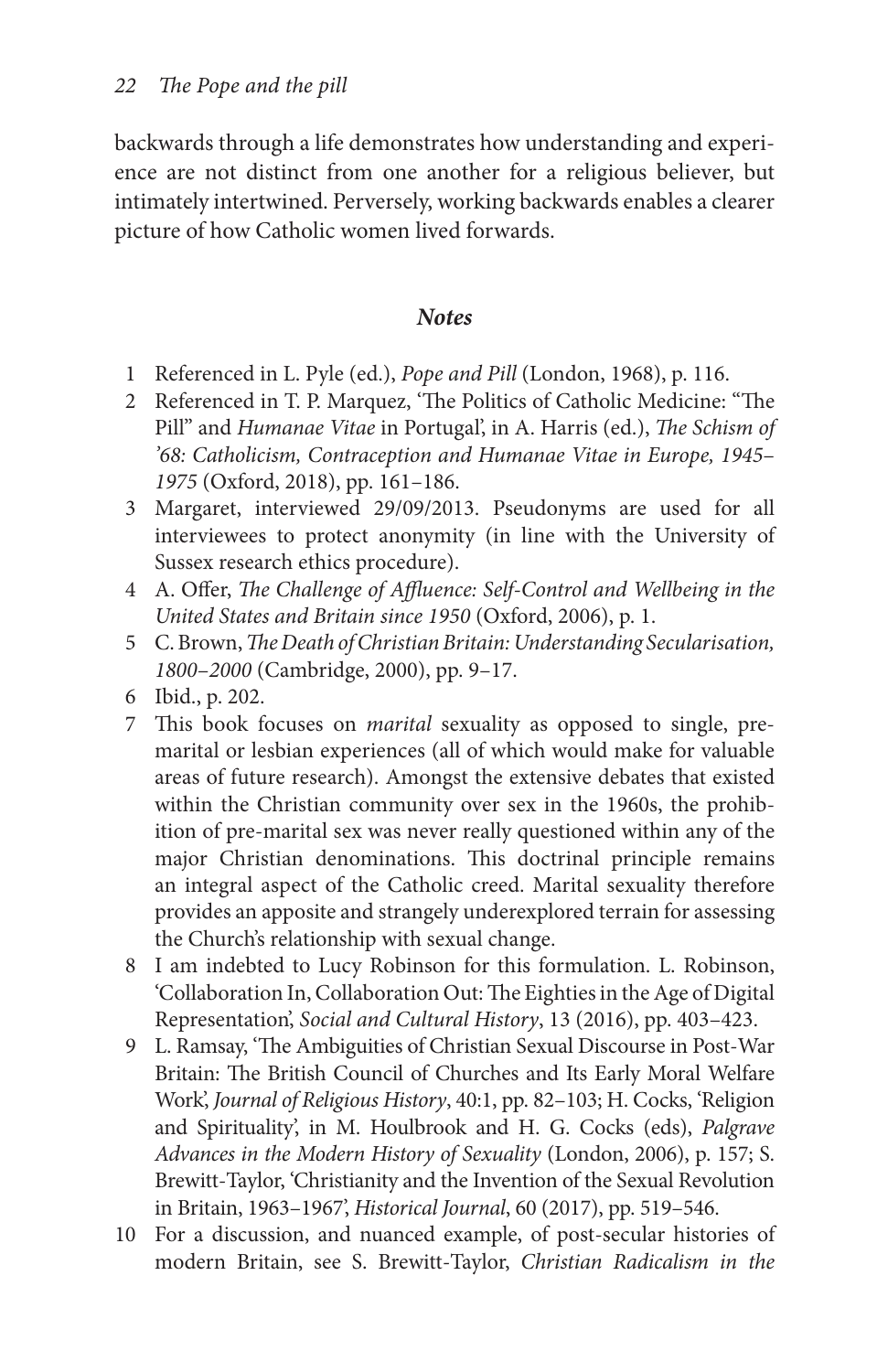*Church of England and the Invention of the British Sixties, 1957– 1970* (Oxford, 2018).

- 11 P. Heelas and L. Woodhead, *The Spiritual Revolution: Why Religion is Giving Way to Spirituality* (Oxford, 2005).
- 12 C. Brown, *Religion and the Demographic Revolution: Women and Secularisation in Canada, Ireland, UK and USA since, the 1960s* ( Woodbridge, 2012), p. 79.
- 13 The main focus of this book is on England, as this is where the vast majority of the interview respondents lived during their marriages. There are a few notable exceptions – included in the sample is one interviewee from Scotland, one from Northern Ireland, one who spent most of her married life in Wales and another who grew up in France. There is then some potential for extending the analysis to include a consideration of national variations within Britain, but only in a cautious manner. Particularly in the cases of Ireland and Scotland, the Catholic experience had a very distinctive character shaped by social, political and sectarian contexts which make comparisons over a national plane problematic.
- 14 Cocks, 'Religion and Spirituality'.
- 15 G. Parsons, 'How the Times They Are A-Changing: Exploring the Context of Religious Transformation in Britain in the 1960s, in J. Wolffe (ed.), *Religion in History: Conflict, Conversion and Coexistence* (Manchester, 2004), p. 164.
- 16 McLeod shows that 52.4 per cent of Catholics attended church regularly in 1960 and 47 per cent still did so in 1970, but by 1980 this figure had fallen to 38.6 per cent. Mary Eaton's study of Catholic women's organisations in the 1960s indicates that the biggest drop in membership occurred in the last two years of the decade. These statistics suggest that the events of the 1960s had a more direct impact on disaffiliation within the Catholic Church than in the Protestant denominations. H. McLeod, *The Religious Crisis of the 1960s* (Oxford, 2007), p. 65; M. Eaton, 'What Became of the Children of Mary?', in M. Hornsby- Smith (ed.), *Catholics in England 1950– 2000: Historical and*  Sociological Perspectives (London, 1999), p. 220.
- 17 H. Cook, *The Long Sexual Revolution: English Women*, Sex and Contraception 1800-1975 (Oxford, 2004), p. 8.
- 18 Ibid.
- 19 A. Harris, *Faith in the Family: A Lived Religious History of English* Catholicism, 1945-1982 (Manchester, 2013), p. 5.
- 20 M. Hornsby-Smith, *Roman Catholic Beliefs in England: Customary* Catholicism and Transformations of Religious Authority (Cambridge, 2009), p. 60.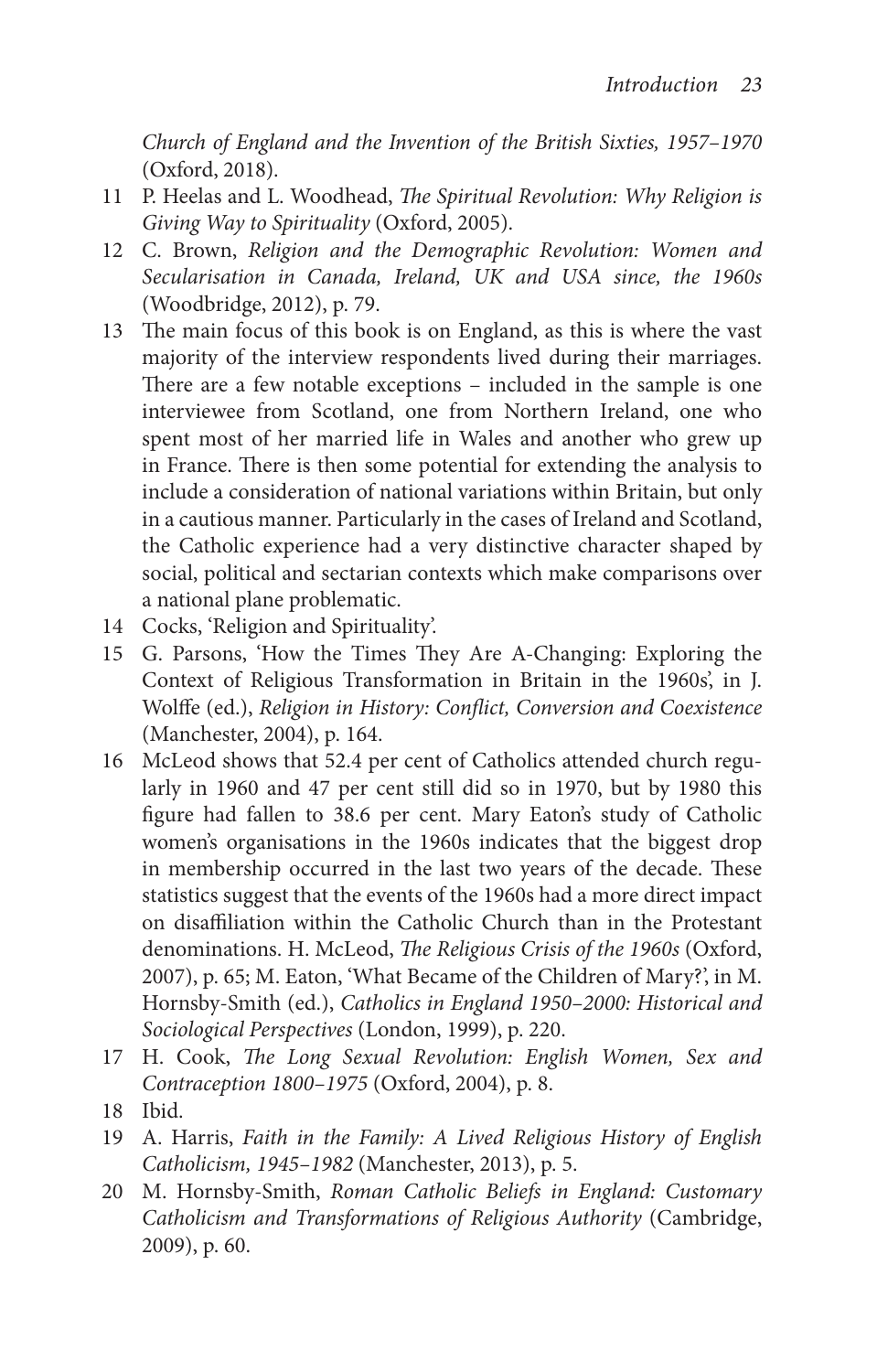- 21 S. Bullivant, Mass Exodus: Catholic Disaffiliation in Britain and *America since Vatican II* (Oxford, 2019), p. 2.
- 22 Harris, *Faith in the Family* , p. 3
- 23 Ibid.
- 24 C. Brown, 'Sex, Religion, and the Single Woman *c*. 1950–75: The Importance of a "Short" Sexual Revolution to the English Religious Crisis of the Sixties', *Journal of Social History*, 22 (2011), pp. 189-215.
- 25 Harris, *The Schism of '68*.
- 26 S. Bullivant, 'How *Humanae Vitae* Changed the Church', *Catholic Herald* , 20 July 2018.
- 27 The Pope's endorsement of NFP was given at addresses of 29 October 1951 to the Italian Catholic Union of Midwives and 26 November to the National Congress of the Family Front and the Association of Large Families, National Catholic Welfare Conference, Washington, DC.
- 28 'Afterword', in D. Lodge, *The British Museum Is Falling Down* (London, 2011, first pub. 1965), p. 168.
- 29 Ibid., pp. 8–9.
- 30 P. Berger, *The Sacred Canopy: Elements of a Sociological Theory of Religion* (New York, 1967).
- 31 Q. de la Bedoyere, *Autonomy and Obedience in the Catholic Church* (London, 2002), p. 2.
- 32 G. Janzen, referenced in T. W . Jones and L. Matthews- Jones , 'Introduction: Materiality and Religious History', in T. W. Jones and L. Matthews-Jones (eds), *Material Religion in Modern Britain: The Spirit of Things* (London, 2015), pp. 1-16.
- 33 Brown, *Death of Christian Britain* , pp. 9– 17.
- 34 Ibid., pp. 195, 203.
- 35 É. Durkheim, *The Elementary Forms of the Religious Life*, trans. Carol Cosman (Oxford, 2001); Berger, *The Sacred Canopy*.
- 36 Brown, *Death of Christian Britain* , p. 202.
- 37 Jones and Matthews- Jones, 'Introduction'.
- 38 'Epistemological Modesty: An Interview with Peter Berger', *Christian Century* , 114 (1997), p. 974.
- 39 C. Taylor, *A Secular Age* (Cambridge, MA, 2007), p. 548.
- 40 Cook, *Long Sexual Revolution* .
- 41 M. Houlbrook, 'Sexing the History of Sexuality', *History Workshop Journal*, 60 (2005), p. 217.
- 42 M. Foucault, *The History of Sexuality*, vol. 1 (London, 1976).
- 43 Houlbrook, 'Sexing the History of Sexuality', p. 221.
- 44 Ibid.
- 45 Ibid.; H. Cook, 'Emotions, Bodies, Sexuality and Sex Education in Edwardian England', *Historical Journal*, 55 (2012), p. 475.